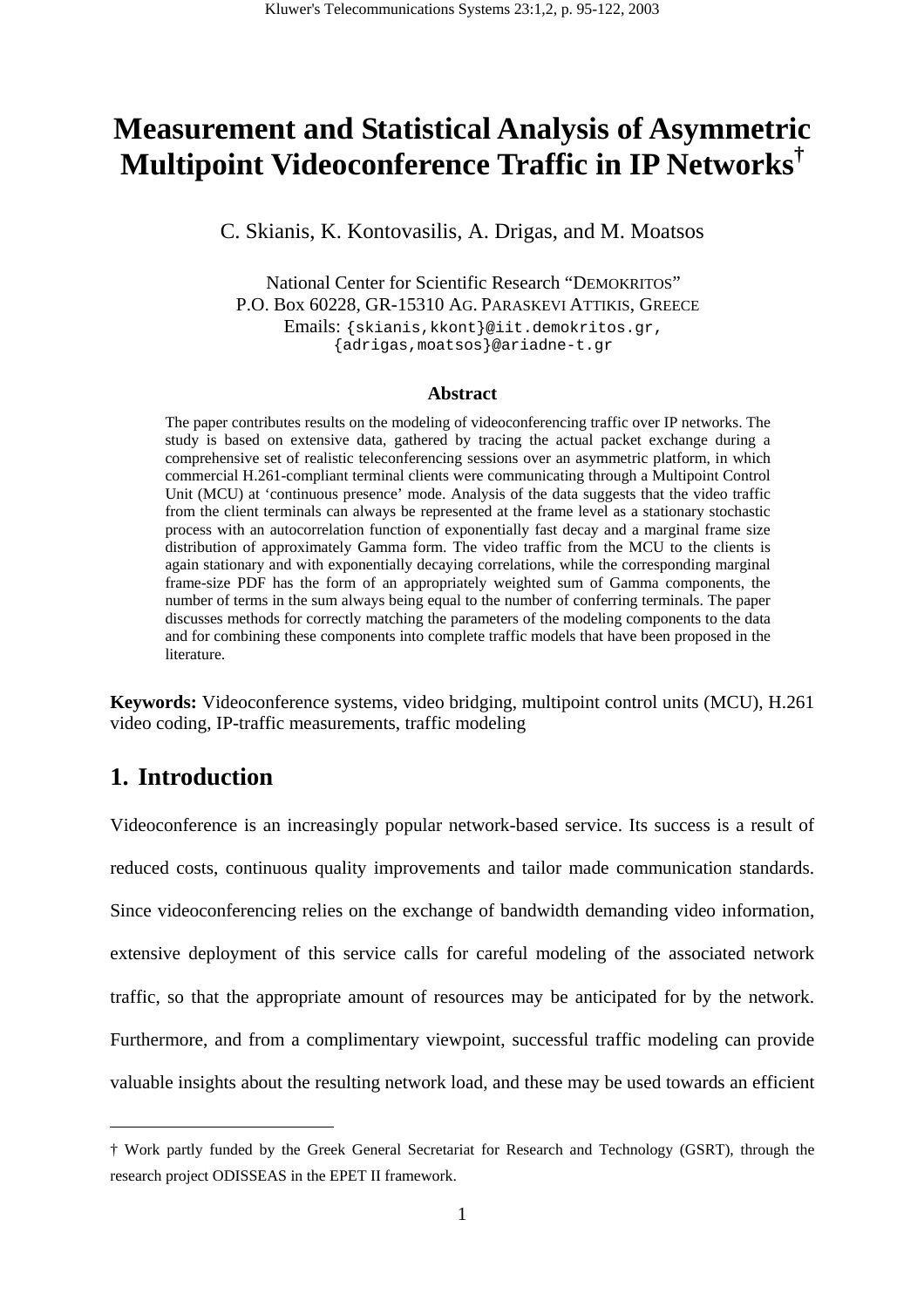and more economical network usage, ultimately leading to lower communication costs and a more affordable service to the end-users.

Partly due to the reasons just mentioned, the problem of modeling video traffic, in general, and the video component of teleconferencing, in particular, has been extensively studied in the literature. A major surge of interest in the topic appeared with the advent of ATM, which offers the potential for efficient multiplexing of variable-bit-rate video streams. Relevant early studies [4,18,28,32] examined various characteristics of VBR video traffic, such as differences in successive frame sizes and cluster lengths [4], scene duration distributions [28,32], bit rate variations among scenes [32], and packet generation intervals (at various levels of video activity) [18]. Results from these and other works indicate that the histogram of frame sizes (often used as a proxy for the instantaneous bit-rate requirements) exhibits a (somewhat non-symmetric) bell-shape [15,18,28,21,22]. Furthermore, correlations in the video bit rate (again, usually assessed at the frame level) are found to decay exponentially [5,13,15,20,21], while other studies [22,23,24,25,26] observe a more complex phenomenon, in which the correlation decay is rapid for the initial lags, then continues at a lower rate.

The characteristics just mentioned provided a basis for the modeling of video traffic through relatively simple means, such as autoregressive (AR) models of various orders or Markov Chain (MC) based models. For the modeling of 'viewphone'-type video, reference [21] employs an AR(1) process with Gaussian residuals, which matches well to the bell-shaped density and exponential autocorrelations of the bit rate. The same modeling approach (again for teleconference-type video, coded according to various generic coding schemes) has been followed by [22], while [30] employs an AR(1) sequence with Gamma-distributed variables, in order to cope with the asymmetry in the rates histogram. As an alternative to AR-based models, [21] employs a MC-based approach, which corresponds to the homogeneous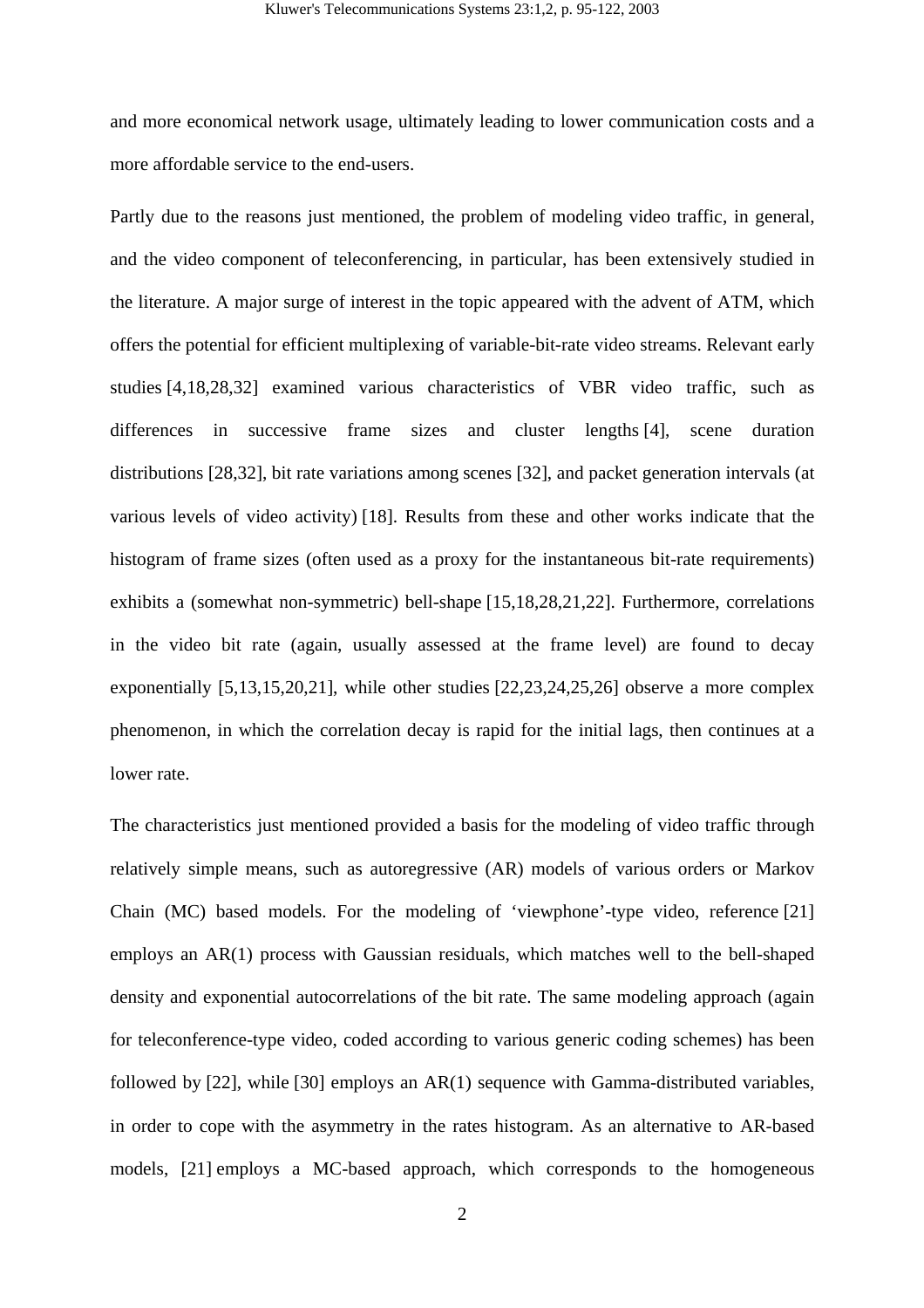superposition of a number of fictitious on/off Markovian sources, is more amenable to analytic treatment, and maintains the key features of exponentially decaying autocorrelations and bell-shaped density (actually binomial) for the bit rate. An extension of this MC model that can capture multiple video activity levels and scene changes (more frequent in TV-type content than teleconferencing) has been proposed as well [25].

Other works, in an attempt to track more closely the complexities observed in the autocorrelation decay, employ more elaborate means, such as autoregressive moving average (ARMA) models [12], Gaussian AR(1) models (sometimes more than one, in combination) with parameters modulated according to the transitions of a MC [23,26,33], Markov Renewal processes with sojourns fit to compound geometric distributions [20], or Markov Modulated Rate Processes (MMRP) with parameters fitted to the rates histogram [27]. From a different point of view, [7] promotes performance studies relating to video traffic on the basis of 'glitch' statistics, while [24] makes use of generic, coding independent, indices, as a means to characterize video traffic in general terms, not affected by coding idiosyncrasies.

Of particular relevance to our work is the approach in [15], where observations on a rather long sequence of frames from teleconferencing video provide evidence that the density of frame sizes has a Gamma shape (a fact that had also been noted by [18] and was subsequently employed in [30]) and that AR models of at least order two are required (and are sufficient) for a satisfactory match with the statistical characteristics of the sample. However, the same study observed that the AR(2) model cannot capture accurately the queueing performance of video, while a simple DAR(1) model, based on a discrete-time, discrete-state MC (with parameters matched to the frames size distribution and the exponential autocorrelation decay rate), is very well suited to this task. This modeling approach has been found appropriate for describing teleconferencing video coded by a variant of the H.261 standard [16] (being directly into the present paper's scope) and has been successfully employed in simulation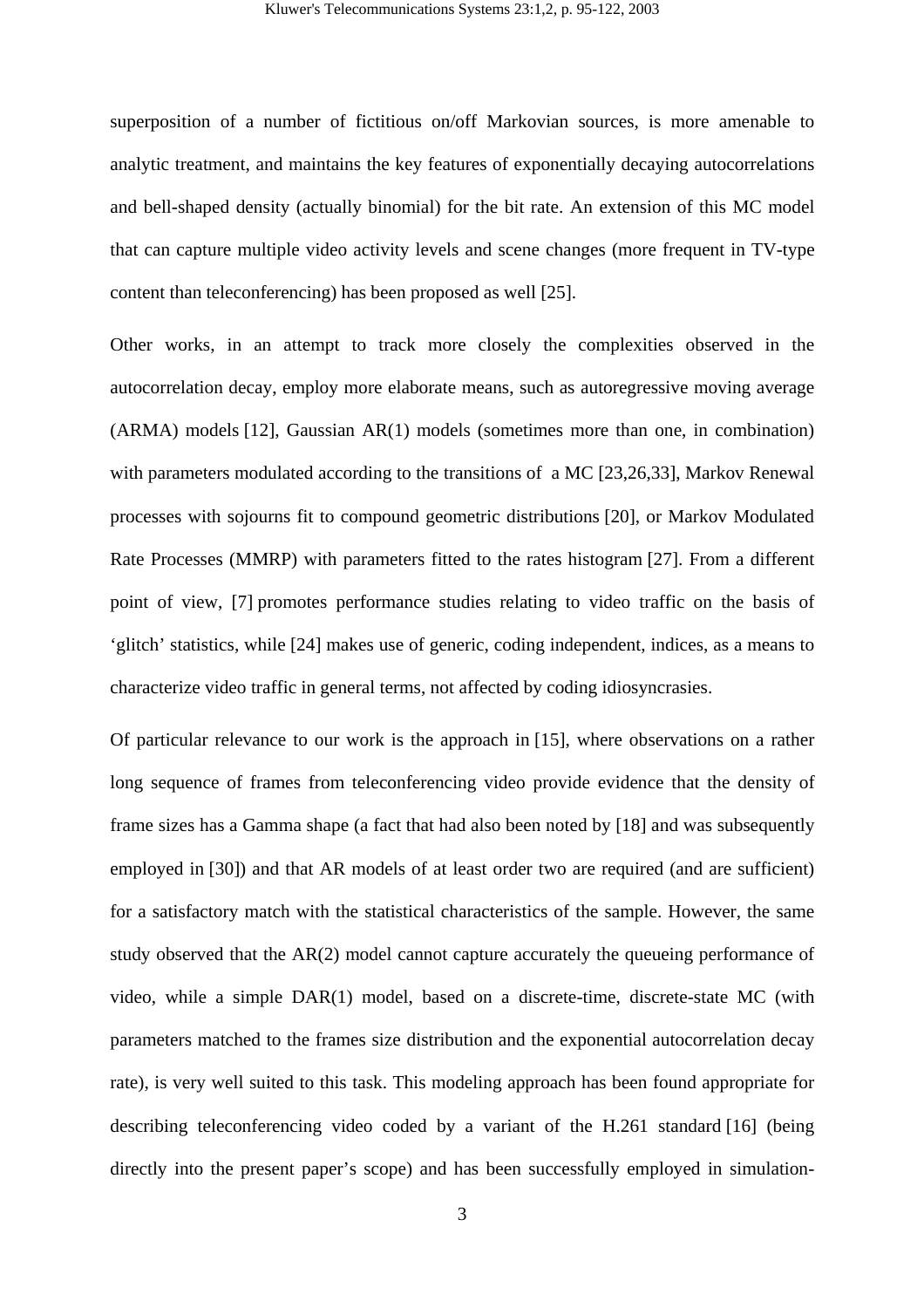based [5] and analytic/asymptotic [8] performance studies. A continuous-time variant of the DAR(1) model has been proposed [31], aiming at a model suitable for analytic queueing studies. In another direction, a four-parameter non-Markovian extension of DAR(1) has been used for capturing scene changes in television-type video content [11]; the study reports that in the absence of abrupt scene changes (as in typical teleconferencing) the results of the extension are in accordance with the simpler Markovian framework [15].

All the models reviewed up to now are short-range dependent, exhibiting rate correlations that decay at an exponential rate. Although there have been claims that video traffic possesses properties reminiscent of long-range dependence [1], teleconferencing video has been found to be only asymptotically self-similar [9], at a time-scale not affecting queueing. A study specifically focused on this issue [14] reports that indeed long range dependence does not affect the accuracy of queueing performance, as predicted by the DAR(1) model in [15], for all busy period lengths actually observed in practice.

The research results outlined in the previous paragraphs certainly constitute a valuable body of knowledge. However, many of these studies were undertaken at a time when the videoconference practice was still in early stages. As a consequence, many instances of traffic data that have been used for producing and/or validating results in earlier investigations relate to short video traces only a few seconds long (as in, e.g., [7,12,20,21,22]). Even when appropriately long traces exist, they are sometimes coded in nonstandard or simplified variants of standard coding schemes. For example, the long teleconferencing video trace of [15] has been employed for the validation of the DAR(1) model for H.261 video [16] through a open-loop (no rate control) coding variant that uses a fixed quantizer step.

Today, a large number of actual videoconference platforms exist, the majority of them operating over IP-based networking infrastructures and using practical implementations of the H.261 standard [3] for video coding, and it is important to know whether the models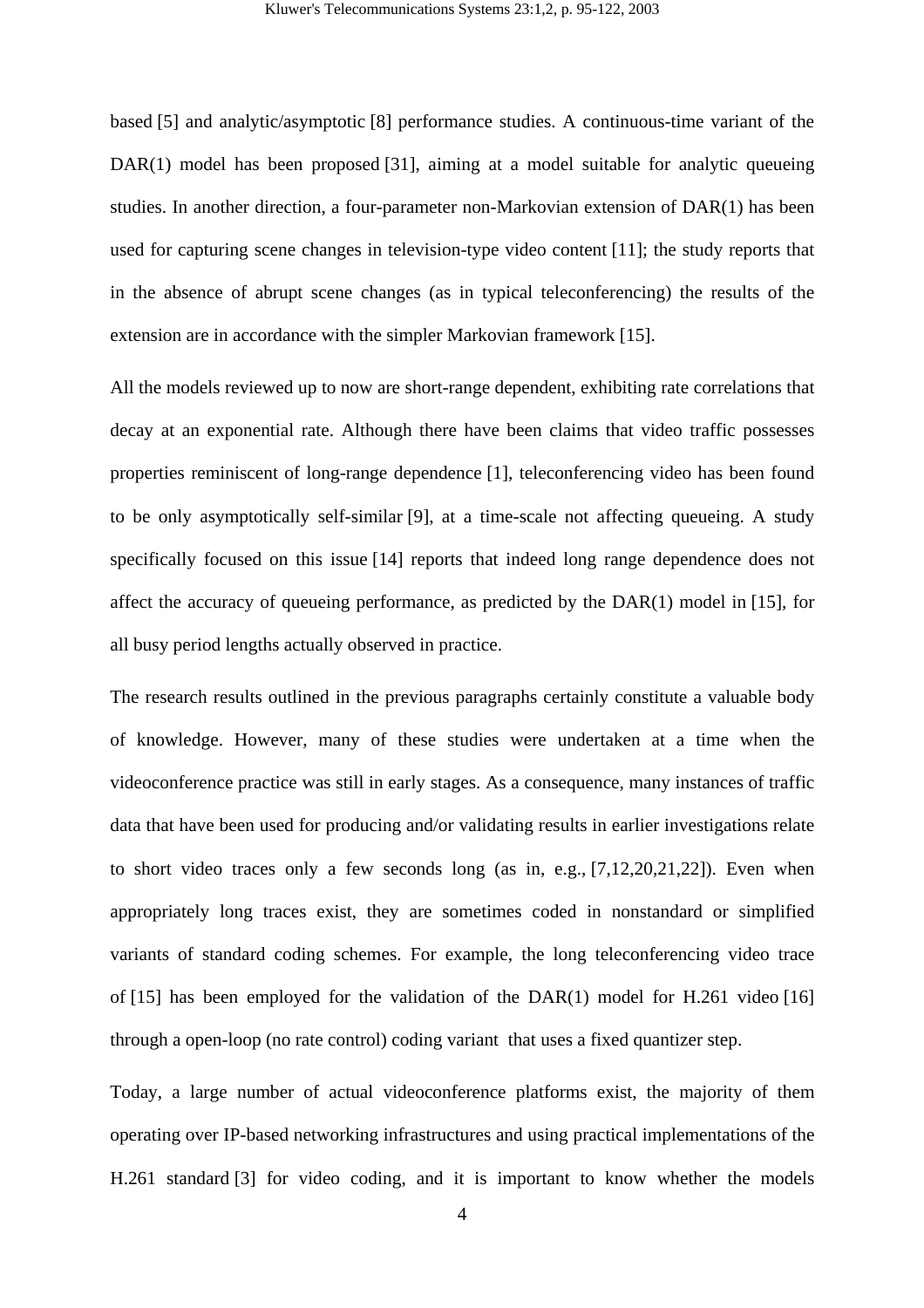established in the literature are appropriate for handling this contemporary setting in general. Furthermore, asymmetric teleconferencing platforms have been introduced, employing centralized management through multipoint control units (MCUs)  $[2,19]$ , with the aim of providing higher quality and better control over the sessions. When operating in the so-called 'continuous presence' mode, the MCU combines input from several client-terminals and sends the output back to these terminals. It is important to know if the more complex MCU traffic stream can be modeled by the known methods and, if not, to propose suitable models for this case too.

In addressing the context just stated, the research reported in this paper undertook extensive measurements of the IP traffic that was being generated during the course of actual videoconferencing sessions, hosted by a modern asymmetric platform that included clientterminals coordinated through an MCU. The experiments covered various cases with differing number of terminals (always conferring in continuous presence mode), and different qualityrelated MCU-parameters. The collected data were analyzed, providing results on the characterization of the video traffic originating both from the clients and the MCU.

These results suggest that, in all cases, the traffic from the clients can be represented—at the frame level—as a stationary stochastic process with an autocorrelation function of exponentially fast decay. Although the autocorrelation cannot be directly fitted to a single exponential term, careful choice of the decay rate allows the construction of a conservative (but asymptotically tight) exponential approximation. Furthermore, the distribution of sizes for the client-originated frames can always be satisfactorily approximated by a PDF of Gamma form, although an unconventional fitting of the model parameters, based on the shape of the histogram, is seen to be more appropriate than the usual moments matching approach.

 $\overline{a}$ 

 $<sup>1</sup>$  See also [29] for a comparison with other multimedia multiparty teleconference approaches.</sup>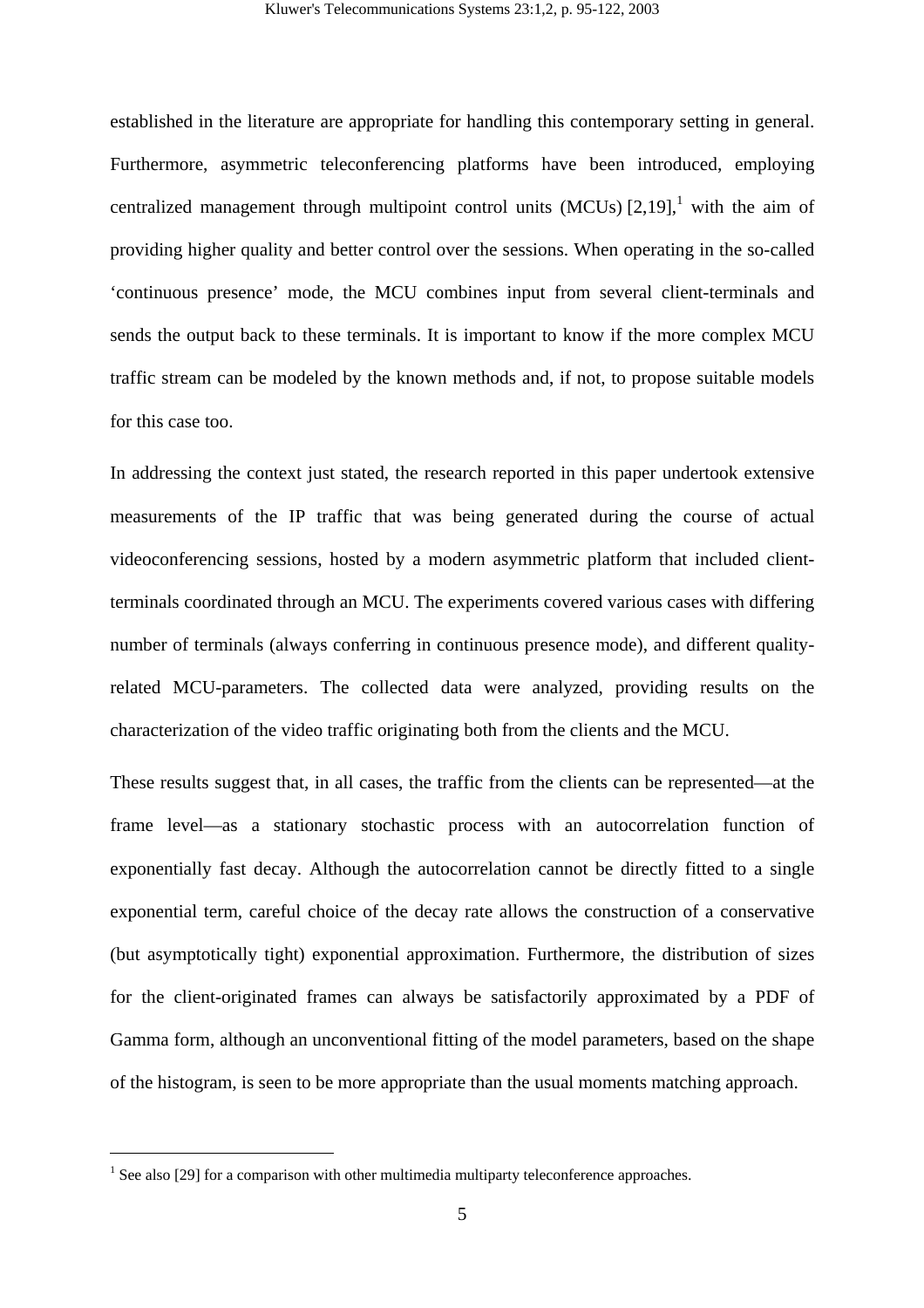These terminal-related findings, being the outcome of a comprehensive set of realistic experiments on an actual system using a practical implementation of H.261, can be seen as validation and reinforcement of earlier results ([5,13,15,20,21,22,23,24,25,26] for the autocorrelation, [15,16,18] for the rates distribution) and as additional justification for the modeling practices arising from them, in particular those based in the DAR(1) model [8,15,31].

The results for the traffic originating from the MCU (a topic not previously studied in the literature, to the best knowledge of the authors) are more complex, still however possessing a clearly identifiable structure. The traffic is again stationary and the autocorrelation function still exhibits exponentially fast decay and can be conservatively approximated by an appropriately chosen single exponential term. However, the distribution of the frame sizes is not conformant to a simple Gamma PDF. Instead, it is found that this distribution is closely approximated by a weighted sum of Gamma PDFs, the terms in this sum being always equal to the number of client-terminals in the corresponding videoconference session. The paper discusses methods for calculating the appropriate model parameters from the observed traffic data and proposes a simple adaptation of the DAR(1) model for usage with the MCU video traffic.

The rest of the paper is structured as follows: Section 2 discusses the videoconferencing platform employed for experimentation, describes the characteristics of the experiments' suite and outlines the procedures used for the measurement of data. Section 3 presents the results relating to the video traffic from the client terminals, and discusses methods for parameters matching and for usage of the resulting values in a traffic model. Along similar lines, Section 4 presents the results for the MCU traffic. Finally, Section 5 culminates with conclusions and pointers to further research.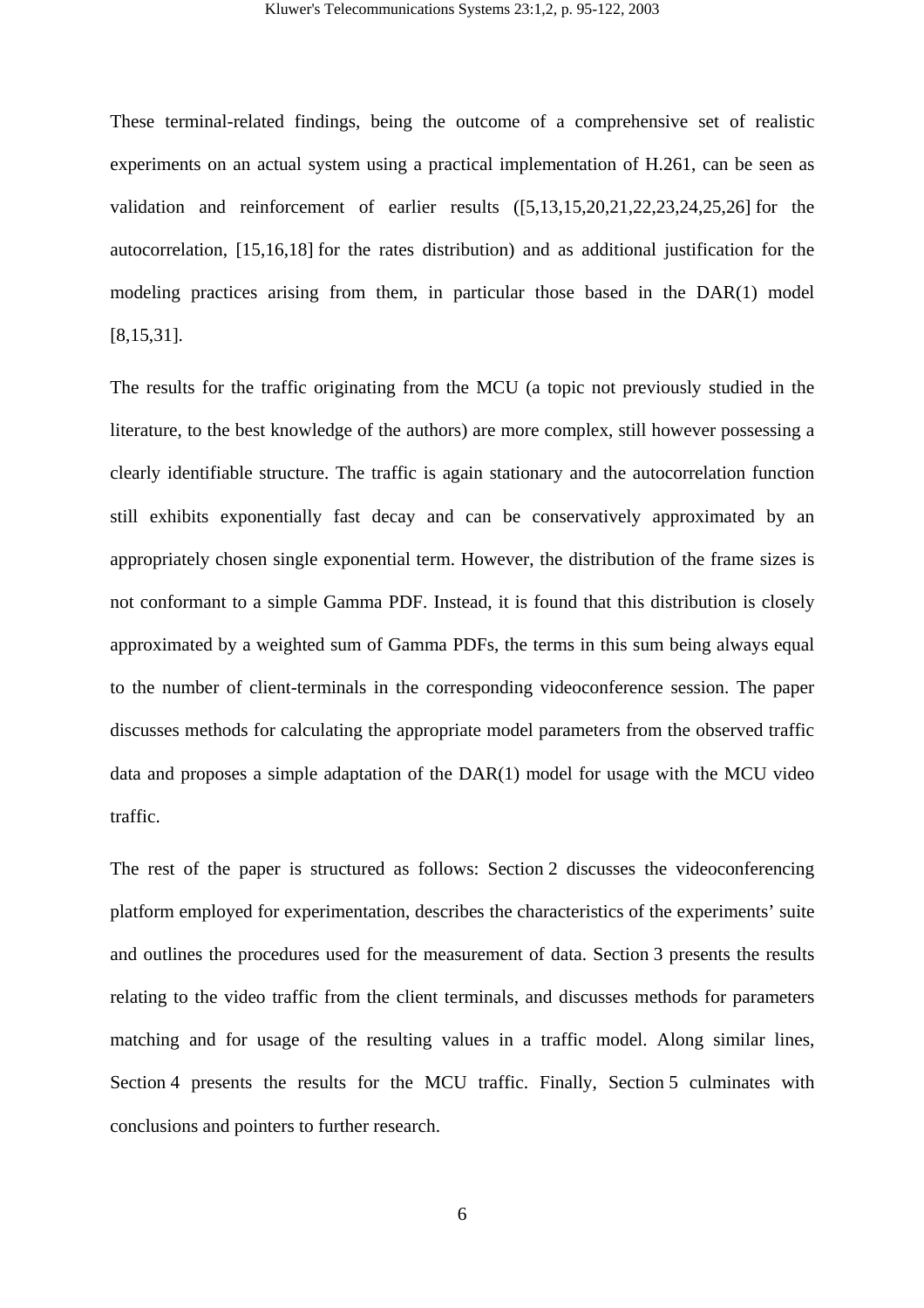# **2. The videoconference platform and experiment characteristics**

The paper focuses on multipoint videoconference, i.e., an environment where the clientterminals communicate through a multipoint control unit (MCU) that coordinates the session. There are two main modes of operation: 'switched presence' [2] and 'continuous presence' [19]. In switched presence mode the MCU sends to all terminals the output from one participant, designated as "currently active", determined so either by human selection, or by an automatic detection of activity on the respective audio channel. In continuous presence the MCU combines the signal from up to four terminals and sends the resulting output to all the participants, who, in this way, become able of continuously viewing each other. The H.261 standard [3] allows the direct combination of four QCIF videos into a CIF video, without the need for decoding to the pixel level followed by a re-encoding, thus allowing an efficient handling of the continuous presence mode by the MCU. It is noted that in continuous presence the terminals operate asymmetrically [19], sending to the MCU QCIF pictures at some rate *R* and receiving CIF pictures at rate 4*R* (actually *iR*, for *i* participating terminals).

The experiments for the study reported herein were realized on a platform that consisted of standard personal computers running H.261-compliant commercial videoconferencing software (MS NetMeeting) and an MCU (a Cisco IP/VC 3510 unit), all networked over an IPbased LAN. The platform's topology is sketched in Fig. 1. Twelve different modes of videoconferencing, at various quality levels, were possible on this particular MCU; relevant characteristics of these modes are summarized in Table 1. Since the focus of the study was on continuous presence, Modes 3 and 4 (see Table 1) were used in the experiments, both employing a nominal frame rate of 15 frames/sec and corresponding to videoconferencing at high and low video bit rates, respectively. Two experiments were performed under Mode 3, one of them (referred to as 'Case 1' in the sequel) involving two conferring terminals, the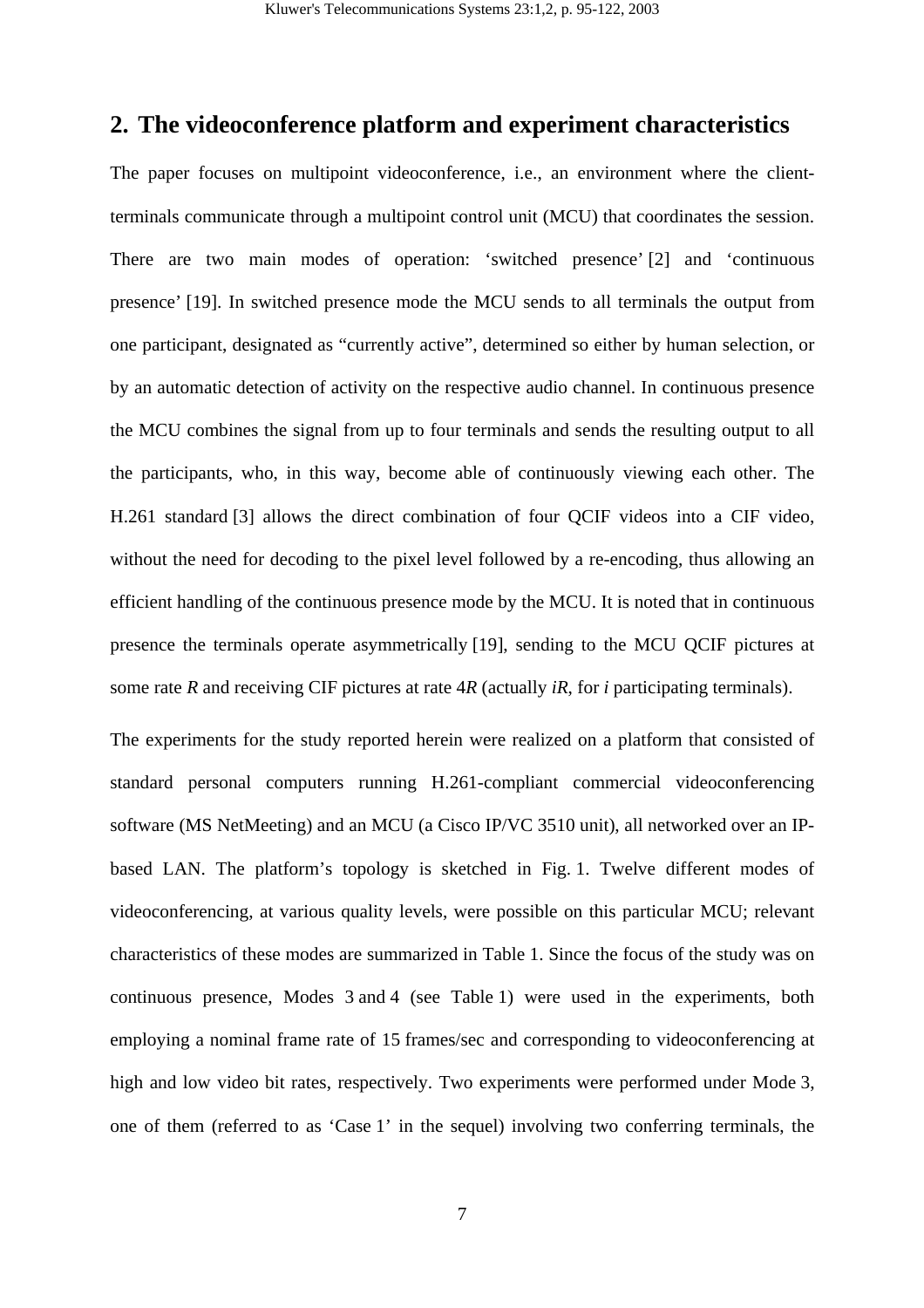other (Case 2) involving four terminals. Another experiment (referred to as 'Case 3') employed Mode 4 with two terminals.

All experiments traced corresponding videoconferencing sessions of realistic content (reminiscent of a tele-working environment) and of sufficiently long duration (from 30 min to 2.5 hr, depending on the video bit rate used in each experiment). In each case, the IP packets exchanged in both directions between the terminals and the MCU were captured by traffic monitoring software. The collected data were further post-processed, in order to identify the packets carrying part of the same video frame (by tracing a common packet timestamp) and then calculate the sizes of individual successive frames. The final output of every experiment consisted of frame size sequences (their length ranging from about 18000 frames, to about 30000 frames, depending on the experiment), each corresponding to the frame sequence produced by either a terminal, or by the MCU. These sequences were subsequently used for the analysis reported in Sections 3 and 4.

Table 2 provides a synopsis of some experiments-related quantities. With reference to this table it may be observed that, in all cases, the bit rate from the MCU is a multiple of the terminals' bit rate, the multiplication factor being equal to the number of terminals. This is in accordance with the mechanics of the continuous presence videoconference and has the effect of maintaining an approximately equal frame rate in both directions between the MCU and the terminals. It may also be observed that the values of the bit rate achieved are in all cases much lower than the respective maximum specifications of the corresponding MCU modes (compare Tables 1 and 2), reflecting the fact that the content of the videoconference did not exhibit dramatic scene changes, frequent zooms, or other such effects.

Finally, it is noted that the columns of Table 2 for the  $1<sup>st</sup>$  experiment (Case 1) include information for both conferring terminals and this information provides a rough evidence for the similarity of the respective traffic patterns. The issue is further elaborated upon in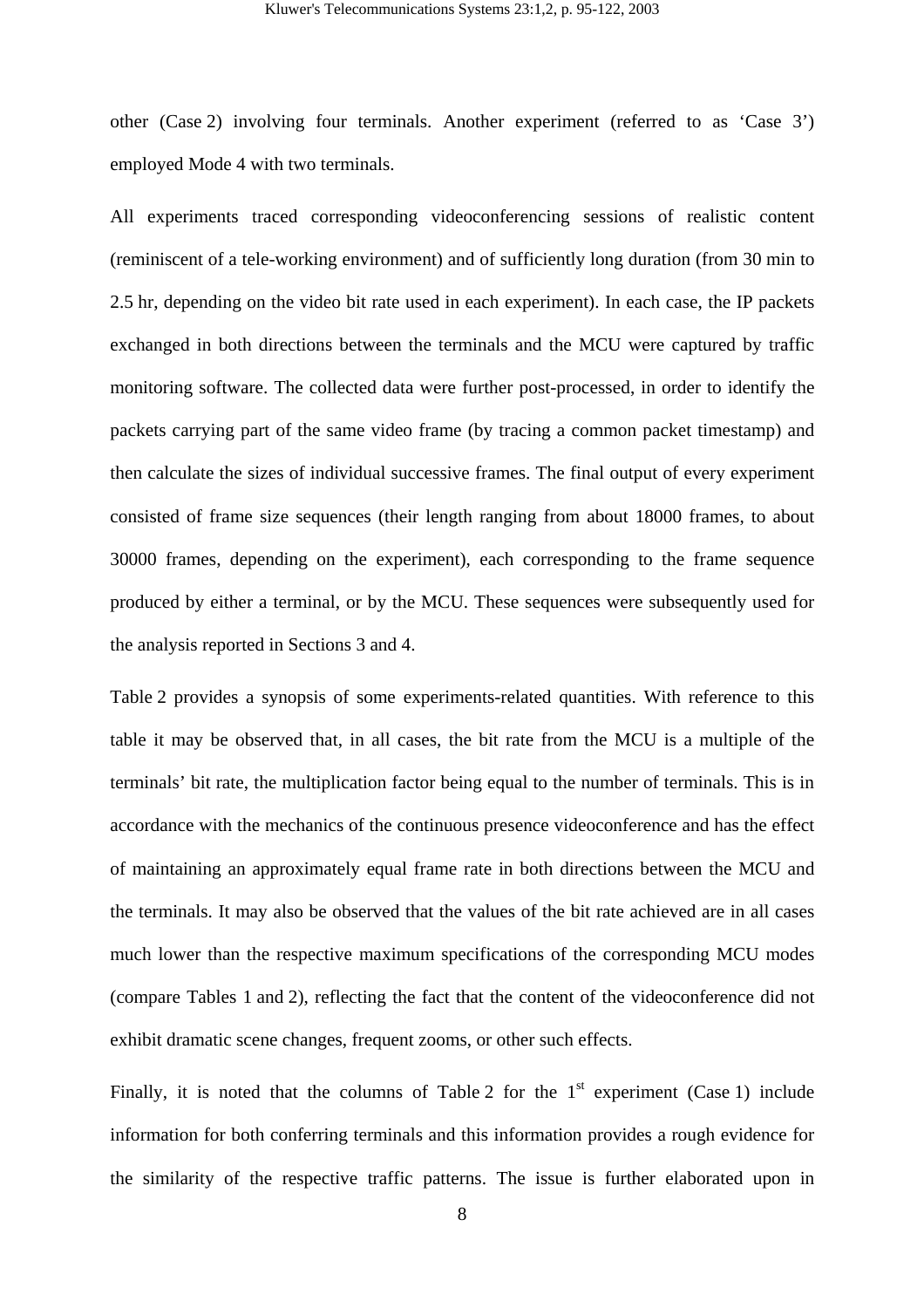Section 3. In general, close statistical proximity in the characteristics of all terminals within each session was observed throughout all experiments. For this reason, the information of Table 2 relating to the other experiments (Cases 2 and 3) refers to only one terminal for each case, as a representative of the video traffic from all terminals in the respective sessions.

# **3. Analysis of the video traffic from the terminals**

Given the relevant published research on the topic, the following questions arose naturally (and their answer was pursued) during data analysis:

- Can the traffic be reasonably considered stationary?
- What is the form of the autocorrelation function? Is the associated decay exponentially fast? Is a steady decay rate maintained throughout, or does it vary in different lag-ranges?
- What is the form of the frame-size histogram? Can it be reasonably approximated by a Gamma (or normal, for non-pronounced asymmetry) density?
- Are the answers to the previous questions invariant among the terminals participating in the same videoconference scenario? More generally, are the general properties (not parameter values) characterizing the answers to the previous questions invariant among the traffic from terminals participating in different videoconference scenarios (i.e., different MCU modes)?

In brief, the answers to these questions, as supported by consistent evidence from the experiments' results (to be discussed in detail shortly), are as follows: the sequence of framesizes from a client terminal can be represented as a stationary stochastic process, with an autocorrelation function of exponentially fast decay (and finer properties to be commented upon later) and a marginal frame-size distribution of approximately Gamma form. These characteristics remain invariant for all MCU modes employed in the videoconference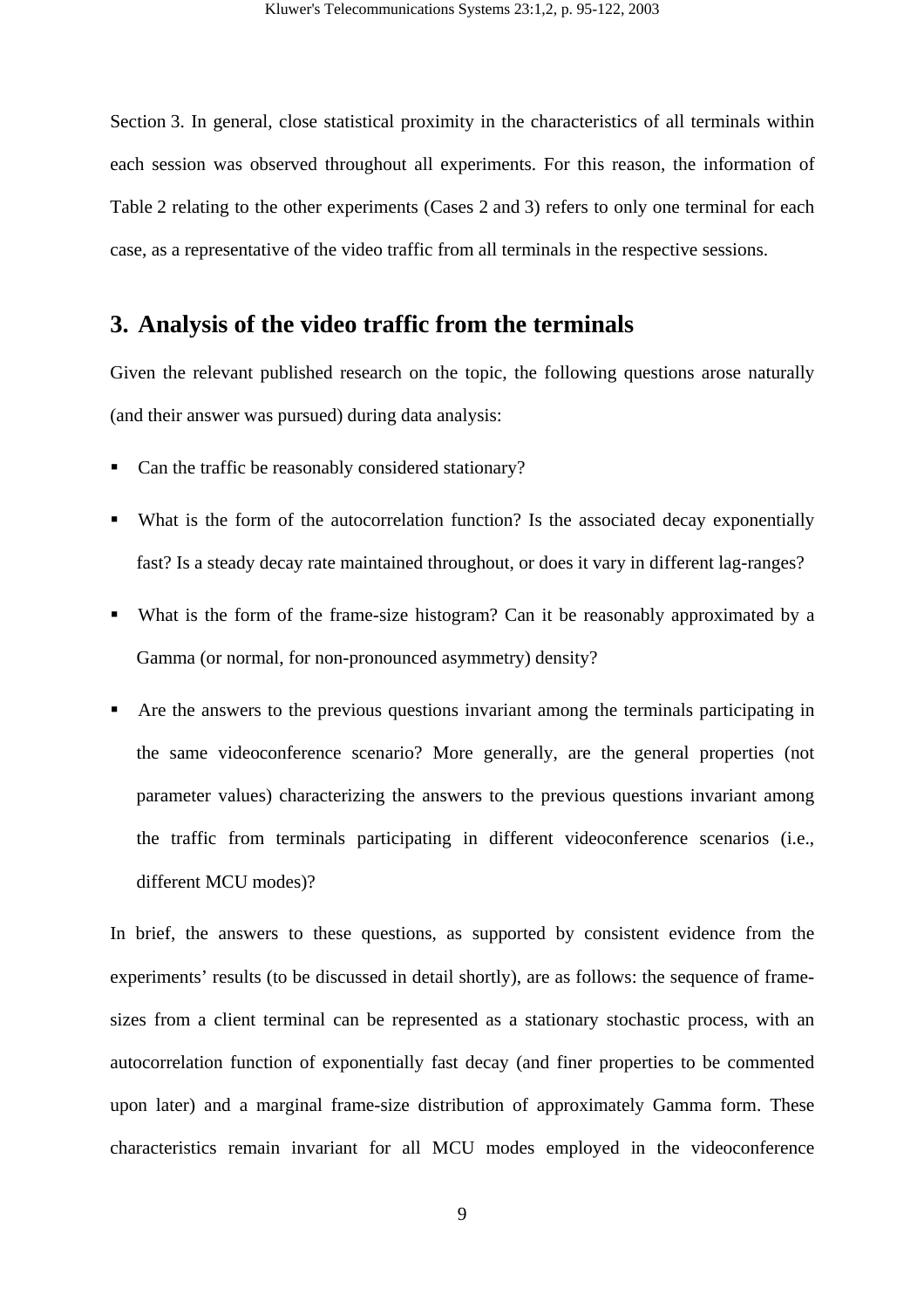experiments. Moreover, for the terminals participating in the same videoconferencing session the invariance in characteristics extends, beyond qualitative aspects, to the approximate equality of parameter values, so that the traffic from clients in the same session can be reasonably captured by a common model. The rest of the section provides individual details for each of these basic properties.

In checking for stationarity, each frame sequence corresponding to a terminal was split in ten windows and the empirical density function for the frame size was calculated from the samples in each window. These window-densities were found very much alike (see Fig. 2a,b), a property directly suggesting that the sequence is stationary. As a further test, the convolutions of these empirical densities were constructed for pairs of windows. Again, these convolution densities were almost identical across window combinations (Fig. 2c,d), reinforcing the previous result.

In the next stage of data analysis the autocorrelation function was directly sampled from the whole sequence of data. The relevant graphs appear in Fig. 3 (ignore the curves corresponding to model fitting results for the time being), on the basis of which two observations may be made. Firstly, the autocorrelation graphs for the two terminals in experiment Case 1 (subfig. a, b) are seen to match very closely and this fact supports the claim on the statistical identity of these terminals' characteristics. Secondly, the graphs exhibit a reduced decay rate beyond the initial lags, a behavior also noted in earlier studies [22,23,24,25,26]. In principle, this phenomenon can be captured by a weighted sum of two geometric terms, i.e.,

$$
\rho_k = w\lambda_1^k + (1 - w)\lambda_2^k, \qquad \text{with } |\lambda_2| < |\lambda_1| < 1. \tag{1}
$$

The appeal of (1) stems from the fact that it corresponds to the general form of the autocorrelation function for AR(2) models (see, e.g., [6]), which have been observed [15] to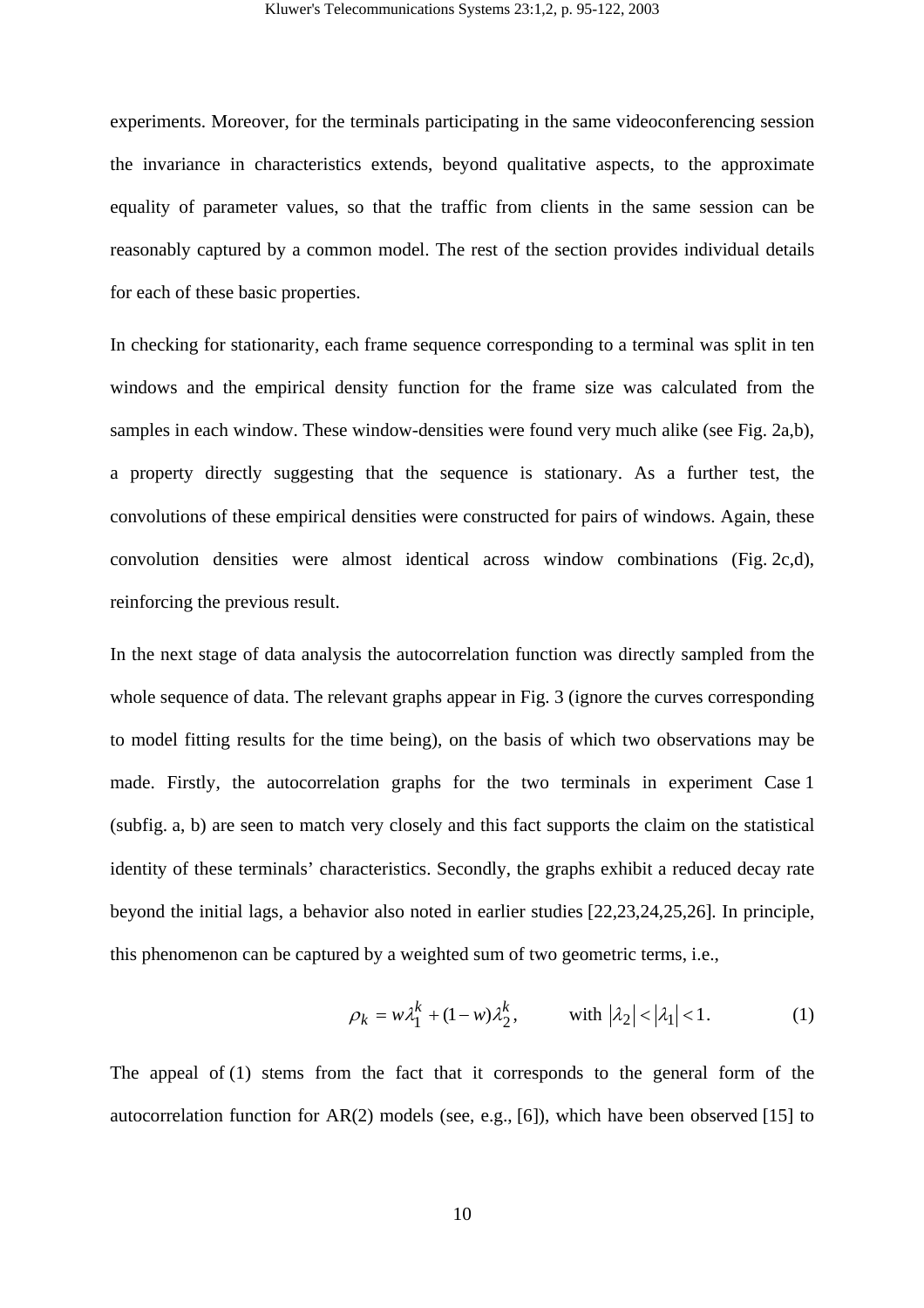match well (and better than the simpler AR(1) models) some aspects of videoconferencing traffic.

In order to further check the suitability of (1), the relevant parameters were estimated through a least-squares fit to the autocorrelation samples for the first 500 lags. Numerical values for the results appear in Table 3, while the graphs of the fitted models are compared to the sample autocorrelations in Fig. 3. As it can be evidenced, the visual similarity of the sample autocorrelation curves for the two terminals in Case 1 is seconded by a close match to the corresponding parameter values, further reinforcing the claim on statistical identity. Furthermore, in all cases, the matched model (1) is able of capturing the long-term trends of the autocorrelation decay (see Fig. 3a-d), and this property is reflected most intensely in Fig. 3e for Case 2, where the model is compared against the samples over a wider range of lags (up to 5000). The success of (1) may be called upon for establishing that, in agreement with many previous studies, as reviewed in the introduction, (a) the autocorrelation decay is indeed exponentially fast and (b) that the long-term decay rate is significantly slower than the one in the first few lags.

As it can be seen from Fig. 3c-e, the sample autocorrelation function for the terminals in Cases 2 and 3 is non-monotonic, but this fact is not reflected in the respective values for  $\lambda_{1,2}$ , which are both positive. Fluctuations of this kind can also be obtained when the lambdaparameters in (1) are complex (necessarily conjugate, since  $\rho_k$  is real), in which case the autocorrelation function can equivalently be expressed as a geometrically dumped sinusoid [6] of the form

$$
\rho_k = \lambda^k \cos(\theta k + \psi) / \cos \psi
$$

for appropriate parameter values. These values were also estimated from a least squares fit to the autocorrelation samples (again for the first 500 lags) of Cases 2 and 3 and the results for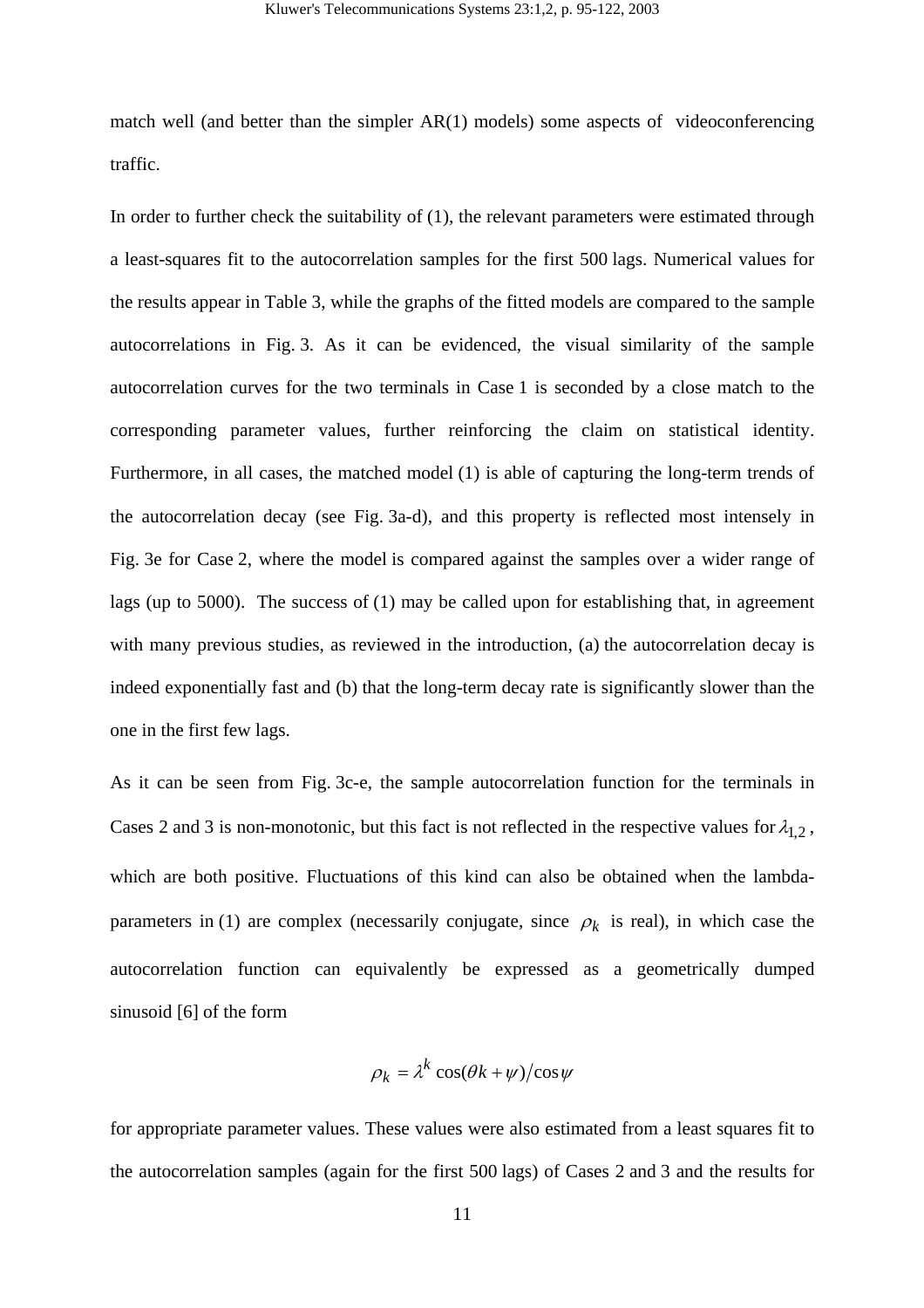Case 2 are displayed in Table 3 and Fig. 3f, the figure displaying the graph of the fitted model plotted against the samples for the first 100 lags. The results suggest that the dumped sinusoid has a decay rate much faster than the actual one and is thus worse than the previous model. This failure promotes the conjecture that the autocorrelation function in cases 2 and 3 is actually closer to a compound geometric containing more than two terms and that the lower order terms are those giving rise to dumped sinusoids that account for the non-monotonicity.

However, there is no point in further pursuing the issue towards more complex models, as the property of the autocorrelation that is most important for queueing is the long-term decay rate and this is very well captured (in all cases) by the value of parameter  $\lambda_1$  in the model (1). In fact, by adopting a single exponential model of the form  $\hat{\rho}_k = \lambda_1^k$ , it is guaranteed that, for all lags,  $\rho_k \leq \hat{\rho}_k$ , and the simpler approximation provides a conservative (from the queueing point of view) but asymptotically tight model, since stronger positive correlation results in more pronounced buffer occupancies, hence more probable overflows and longer queueing delays.

When constructing the single exponential approximation, care must be exercised during the choice of the parameter. It is reminded that this should be set equal to the value of the parameter  $\lambda_1$ , as determined by the least squares fit of the data to the model (1) and is *not* equal to the sample autocorrelation at lag-1. The validity of this approach is further highlighted by observing that the values for  $\lambda_1$  in Table 3 are in all cases around 0.99, a value close to the lag-1 autocorrelation used in previous studies, e.g., [15,20].

We now turn to the discussion of the frame-size distribution. The relevant (smoothed) histograms, as obtained from the data, are displayed in figures 4a-b (for Case 1) and 5a-b (for Cases 2 and 3). All empirical densities feature a bell-like shape and a slight asymmetry around their maximum, thus being reminiscent of a negative binomial density, of the form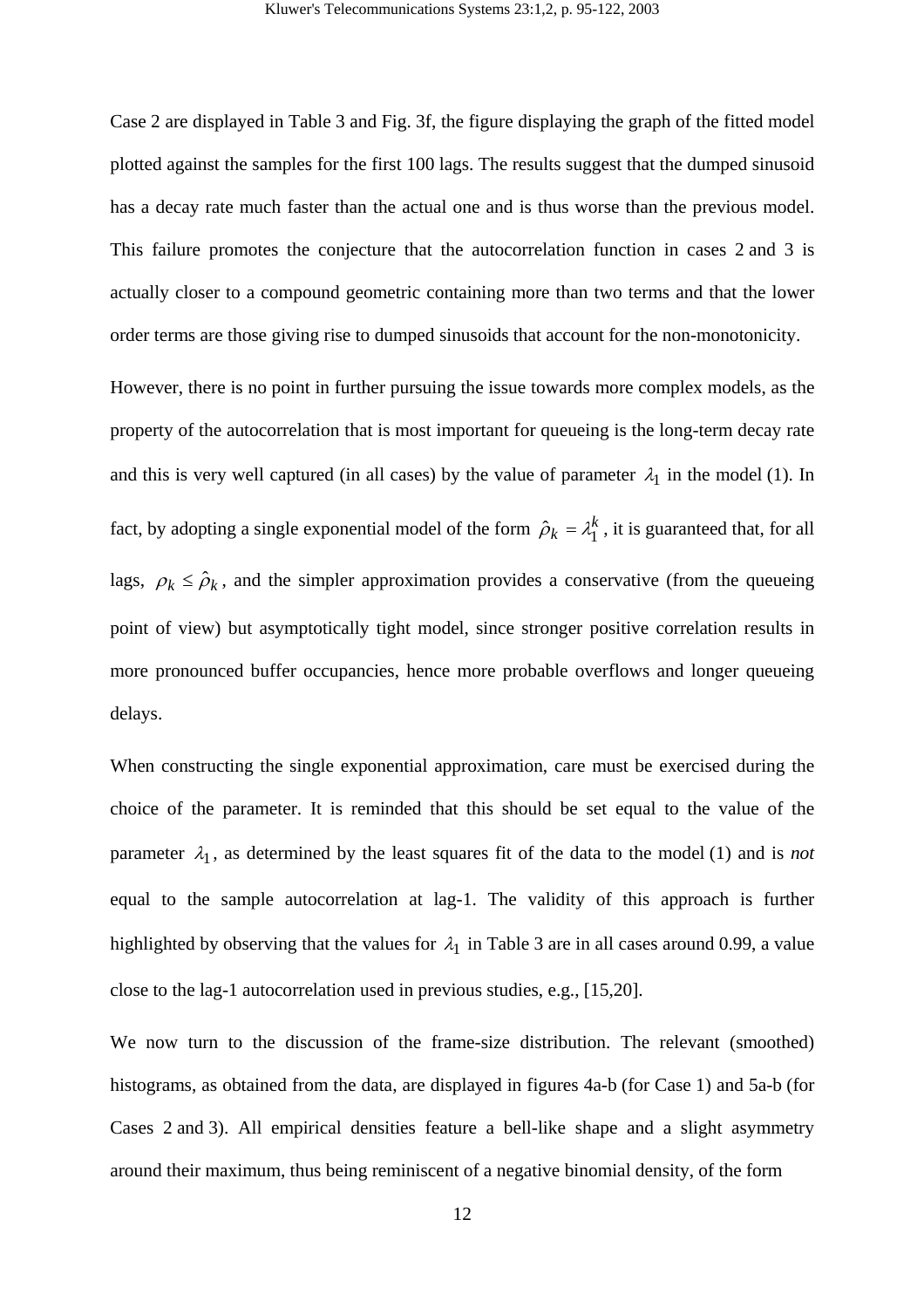$$
f_k = \binom{k+p-1}{k} a^p (1-a)^k, \quad 0 < a < 1, \ p > 0, \quad k = 0, \, 1, \, K \tag{2}
$$

Instead of directly dealing with the discrete density (2), in the following we work with its continuous counterpart, namely the Gamma density

$$
f(x) = \frac{(x/\mu)^{p-1}}{\mu \Gamma(p)} e^{-x/\mu}, \quad \mu, p > 0, x \ge 0, \quad \Gamma(p) = \int_{0}^{\infty} t^{p-1} e^{-t} dt.
$$
 (3)

These distributions share all their distinctive characteristics and it is readily possible to derive the parameters of one of them from those of the other, by equating the respective expressions for the first two moments. An important characteristic of the Gamma distribution is that, for integral  $p$ , it corresponds to the distribution of the sum of  $p$  iid exponentially distributed random variables, each with parameter  $1/\mu$ . Another related feature is that the *n*-fold convolution of a Gamma density, of parameters  $\mu$  and  $p$ , is again a Gamma density, of parameters  $\mu$  and  $np$ , and this holds even for non-integral  $p$ . This last property was employed for checking that the histograms for the two terminals of Case 1, which are somewhat 'distorted' in the vicinity of their expected maxima (see Fig. 4a-b), should indeed by modeled by densities of Gamma form. Specifically, the convolution of each empirical density with itself was taken and these convolutions were clearly possessing a Gamma-like shape. (See Fig. 6 for the convolution corresponding to Terminal 1 of Case 1.)

For the purpose of fitting the Gamma model to the histograms, three different parametermatching methods were tried. The first one was the usual moments approach, which makes use of the fact that the Gamma distribution has mean  $p\mu$  and variance  $p\mu^2$ . By equating to the sample mean and variance, *m* and *v* respectively, one obtains  $\mu = v/m$  and  $p = m^2/v$ . The second method (called LVMAX) relates the histogram's peak to the location at which the Gamma density achieves its maximum and to the value of this maximum. Indeed,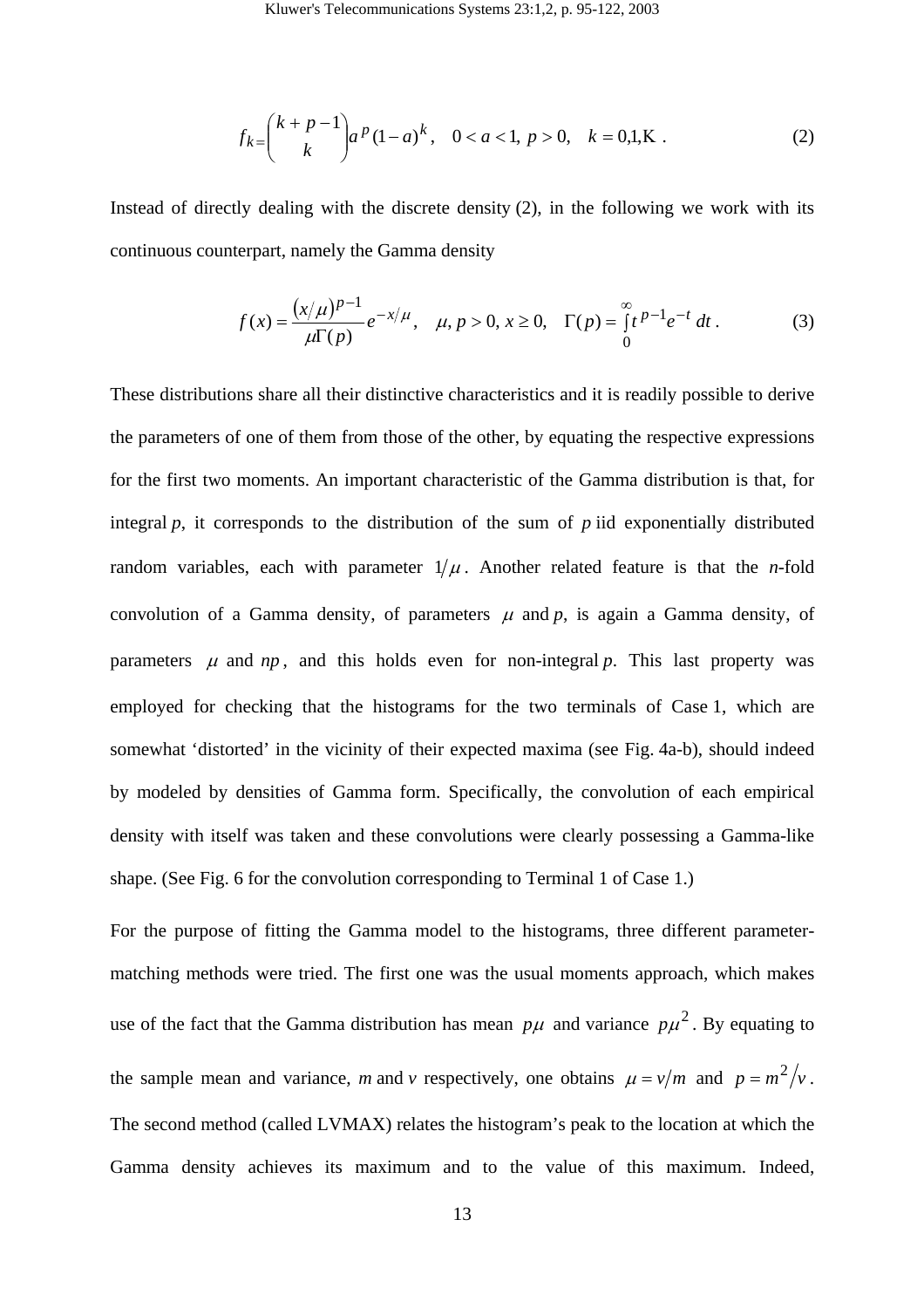when  $p > 1$ , by employing (3) and requiring  $f'(x) = 0$ , it follows that the Gamma density has a unique maximum at

$$
x^* = (p-1)\mu. \tag{4}
$$

Through (4) and (3) one may obtain a relation that connects the location and value of the maximum to the shape parameter  $p$ , namely

$$
x^* f(x^*) = \frac{(p-1)^p e^{-(p-1)}}{\Gamma(p)}.
$$
 (5)

Furthermore, when *p* is integral,  $\Gamma(p) = (p-1)!$  and, by Stirling's formula (see, e.g., [10]),  $\Gamma(p) \sim \sqrt{2\pi} (p-1)^{p-1/2} e^{-(p-1)}$ , which, combined with (5) gives

$$
x^* f(x^*) \approx \sqrt{\frac{p-1}{2\pi}}.
$$
 (6)

Although this last equation has been derived on the assumption of integral and large *p*, it provides a very good approximation for all values of interest (with less than 8.5% relative error for  $p \ge 2$  and less than 1% for  $p \ge 10$ ).

On the basis of (6) and (4), measurements of both the location and value of the histogram's peak,  $\hat{x}$  and  $\hat{f}$  respectively, determine the Gamma parameters as

$$
\mu = \frac{1}{2\pi \hat{x}\hat{f}^2}
$$
 and  $p = 2\pi \hat{x}^2 \hat{f}^2 + 1$ .

Note that LVMAX does not preserve, neither the sample mean, nor the sample variance.

 $\overline{a}$ 

Finally, the third method (called C-LVMAX) exploits the convolution property of Gamma densities mentioned earlier, through an application of  $LVMAX<sup>2</sup>$  to the self-convolution of the

 $2^2$  There's no point in employing convolution with the moments matching method, as it gives results identical to those produced by an application of the method on the original empirical density.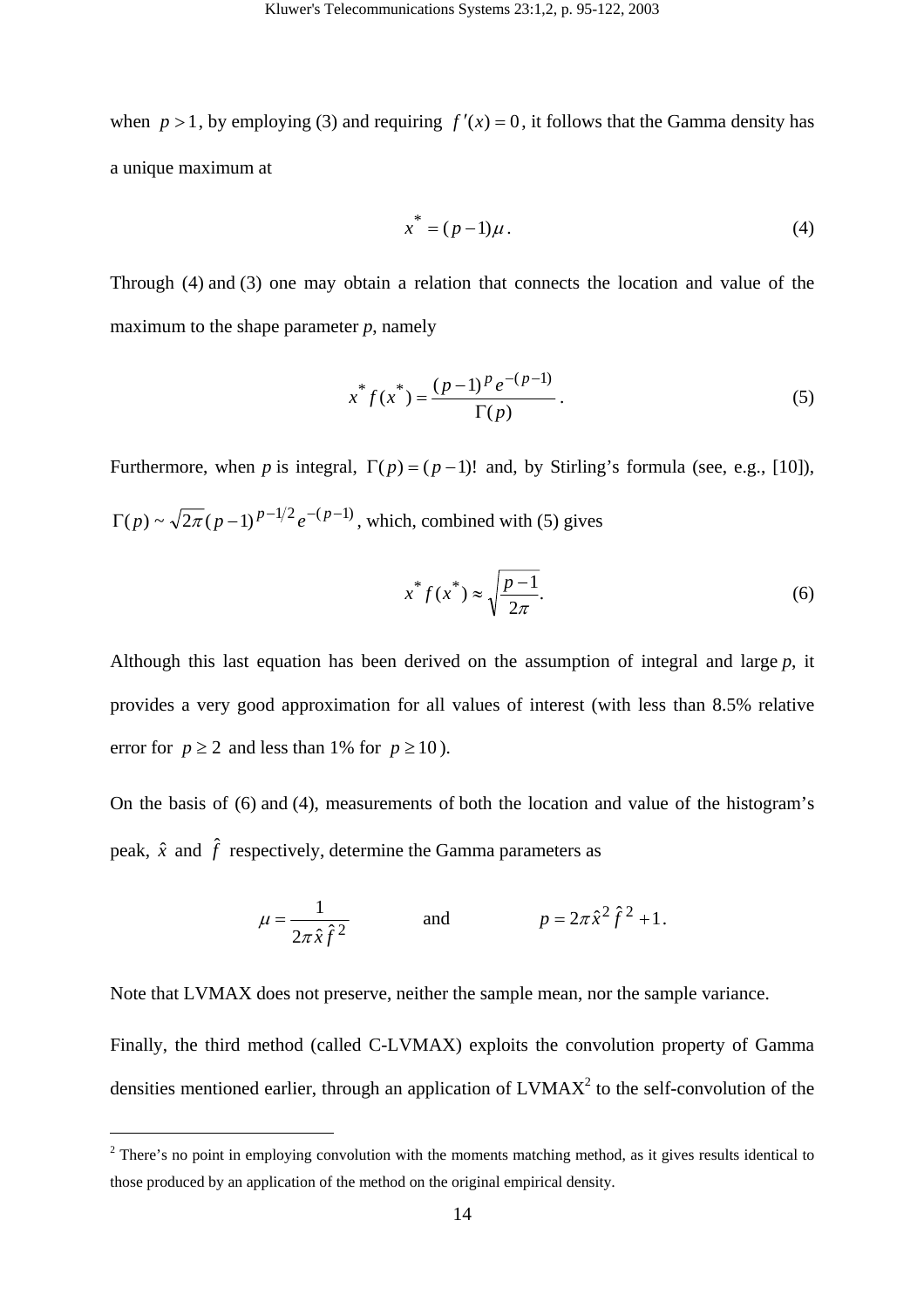histogram, followed by a division of the resulting *p-*value by 2, in order to recover the parameters corresponding to the original setting.

Numerical results from the application of the parameters-matching methods on the data appear in Table 4, while the graphs for the corresponding Gamma densities are compared against the histograms in figures 4a-b and 5a-b. (In these figures, the curve for the LVMAX fit is the one, which, by design of the method, tracks exactly the histogram's peak.) Somewhat surprisingly, the best results were obtained for the two terminals of Case 1, i.e., those corresponding to histograms of a somewhat 'irregular' shape. Indeed, the contents of Table 3 show that, for Case 1, the three sets of parameters values are close to each other and that the mean and variance corresponding to the Gamma densities resulting from LVMAX and C-LVMAX are close to the sample counterparts. Furthermore, the parameter values for the two terminals are close enough to allow a single model for the description of both histograms and this fact provides another bit of evidence towards the statistical identity of the traffic profiles from all terminals in a videoconferencing session. Note, however, that this invariance is not carried over to the histograms corresponding to different sessions over the same MCU mode but with a differing number of terminals, as the histograms of Case 1 (MCU mode 3 with two terminals) are significantly different from the histogram of Case 2 (MCU mode 3 with four terminals) and the same holds for the corresponding sample means and variances.

Compared to Case 1, the results for the other two experiments present somewhat greater diversity. The respective histograms are very peaked (see Fig. 5a-b) but also contain a nonnegligible probability mass corresponding to smaller frame sizes. Due to the second characteristic the Gamma density resulting from the moments fit is more spread out (and matches by design the sample mean and variance), while, due to the peakedness, LVMAX tends to produce a higher value of *p* and this leads to a variance considerably different from the sample value. C-LVMAX, by virtue of the convolution's "smoothing" effect, produces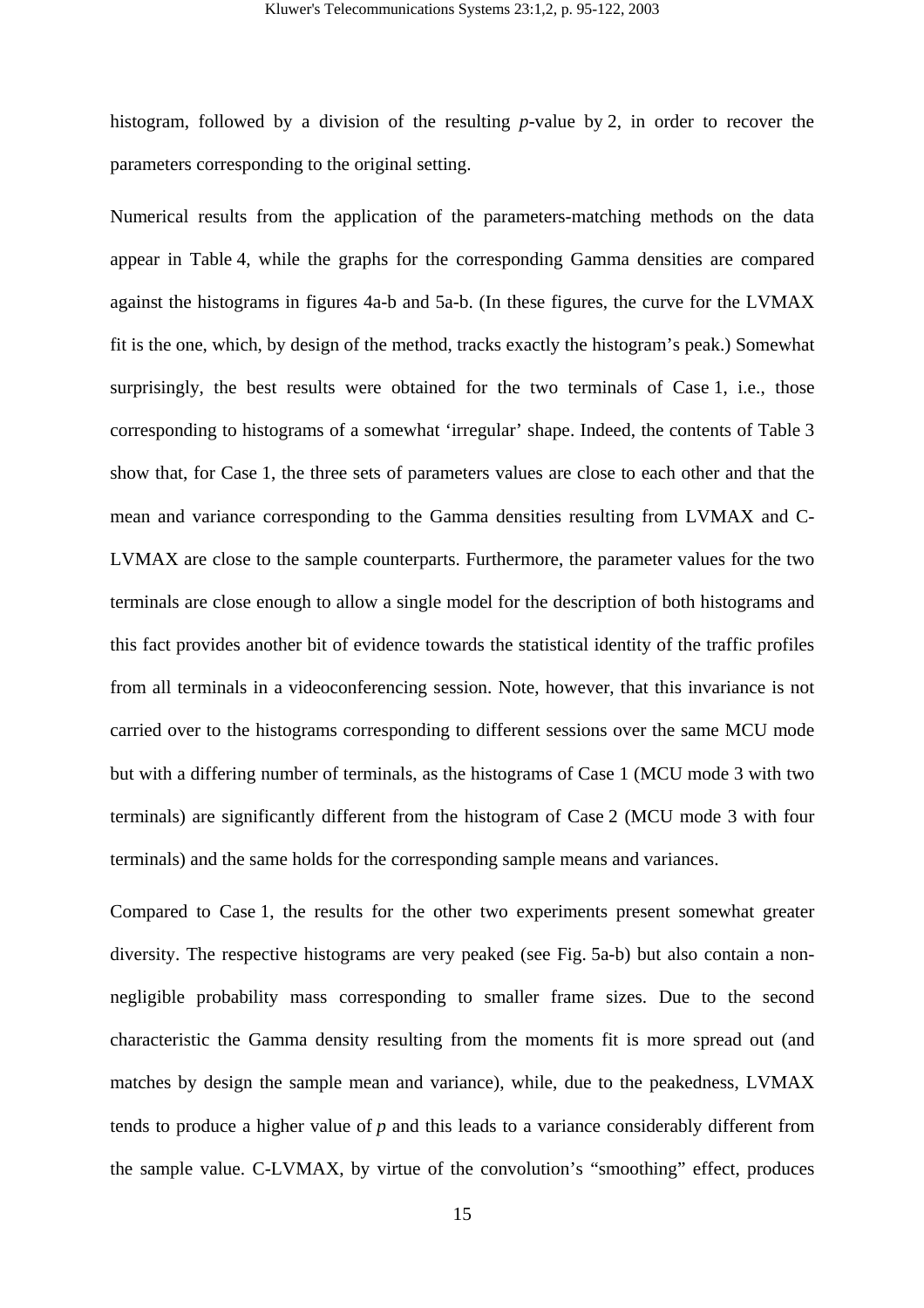intermediate results. In general, the variances resulting from the three parameter-matching approaches exhibit greater diversity than the corresponding mean values.

However, the importance of matching the sample variance should not be overemphasized. More important for queueing is the tail of the distribution function, since this determines the probabilities with which large frames are produced and correspondingly high traffic rates are attained, leading to congestion. A particularly effective way of comparing the tails of the matched Gamma models to the histogram is through quantile-vs-quantile plots (q-q plots) of the respective (cumulative) distributions. When there is a perfect match, the q-q plot runs across a straight line bisecting the angle between the coordinate axes. A deviation towards one of the axes indicates that, in the relevant region, quantiles of the distribution corresponding to that axis are larger.

The q-q plots for the Gamma models obtained from the three matching methods are displayed in figures 4c-e,f-h (for the two terminals of Case 1) and 5c-e,f-h (for Cases 2 and 3). As expected, the uniformity of results previously observed for Case 1 is also reflected in the q-q plots, which indicate that almost all matching methods track very closely the quantiles of the respective histogram. The sole exception is presented by the LVMAX fit on Terminal 2, where the anomaly around the expected maximum prevents its accurate detection, thus reducing the precision of the method. Even in this case, the convolution preprocessing of C-LVMAX corrects the estimation, giving the most precise results for this set of data.

For the other two cases, the q-q plots on the moments fit reflect clearly the effect of the small probability mass borne by smaller-than-mean frame sizes, by indicating dominance of the fit for low quantiles and respective lagging behind in the important higher ones governing the distribution's tail. The Gamma models produced by LVMAX and C-LVMAX are better in this respect, tracking closely the histogram in all quantile ranges and maintaining tail dominance.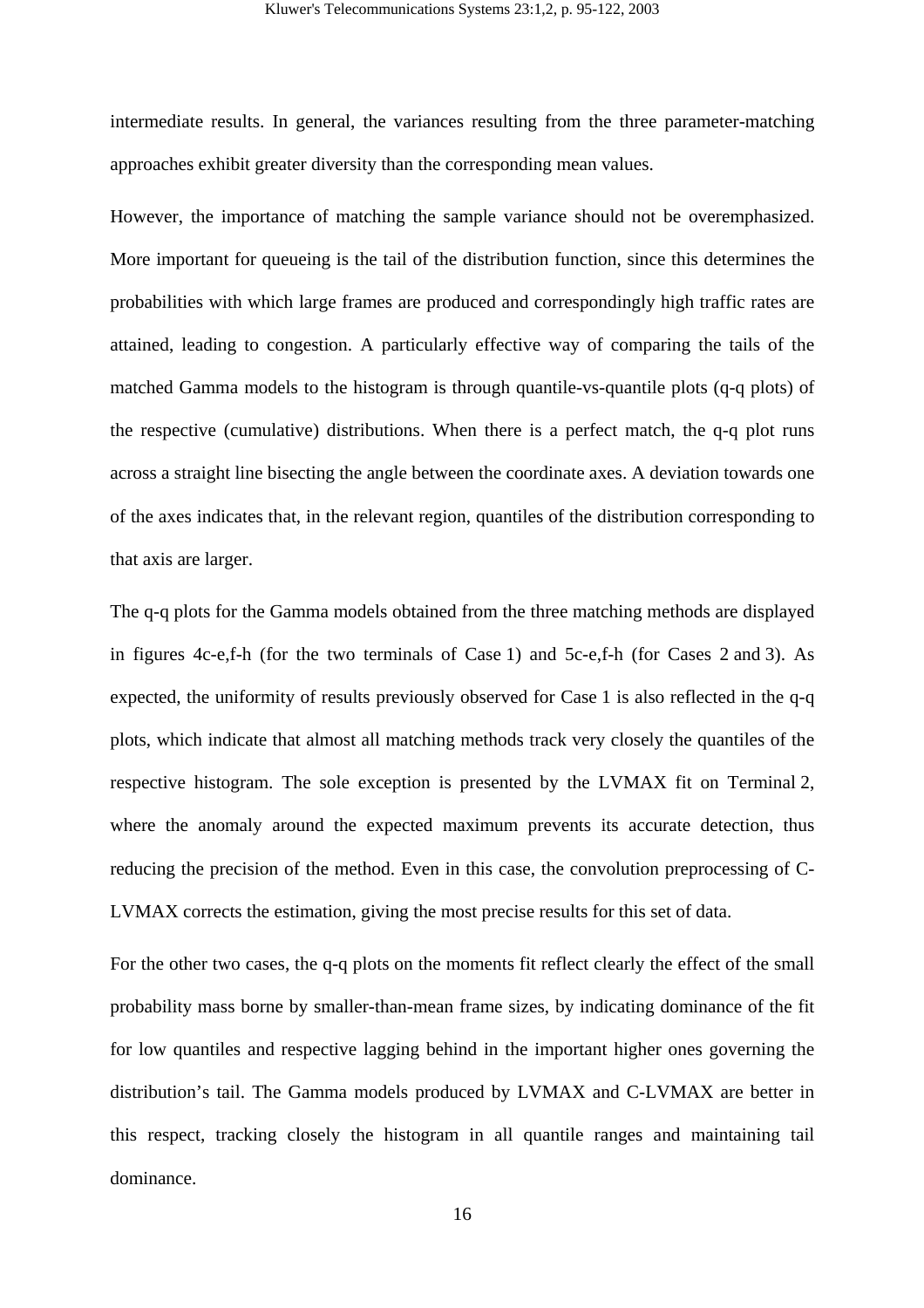Overall, the C-LVMAX method performed best in all cases, by managing to follow closely the histogram in all quantiles, while also providing (tight) tail dominance and a close upper bound to the sample mean (see Table 4). Consequently, it is the method proposed for matching the Gamma parameters. Although it has the drawback of requiring full histogram information (instead of just the sample moments) the experiments suggest that the frame size distribution depends primarily on the characteristics of the MCU mode and the number of conferring terminals, remaining invariant for all (typical) terminal-originated traffic under these conditions. Thus, it appears possible to obtain the appropriate Gamma model from offline measurements and the drawback is no longer relevant.

As a final comment on the parameters, it is noted that the values of *p* in Table 4 are high (always greater than 17) and this fully justifies the approximation (6) used by (C-)LVMAX. Moreover, these high values indicate that the asymmetry in the Gamma densities is weak, so that an equivalent normal density could also be used instead, a choice made in several previous studies [21,22,23,26,33].

We close this section by exploiting its main conclusions towards a full model for the terminaloriginated traffic. Since the terminals exhibit correlations that can be bounded by a simple geometric function and Gamma distributed frame sizes, the approach of [15], namely that of modeling videoconferencing traffic through a DAR(1) model, is directly applicable. Furthermore, its success in predicting the queueing performance of videoconference traffic [5,14,15], including traffic resulting from video coded according to a variant of H.261 [16], makes it a natural choice. This model, which originally appeared in [17], produces a sequence of frame sizes according to the transitions of a discrete-time discretestate MC, of the form

$$
P = \rho I + (1 - \rho)Q,\tag{7}
$$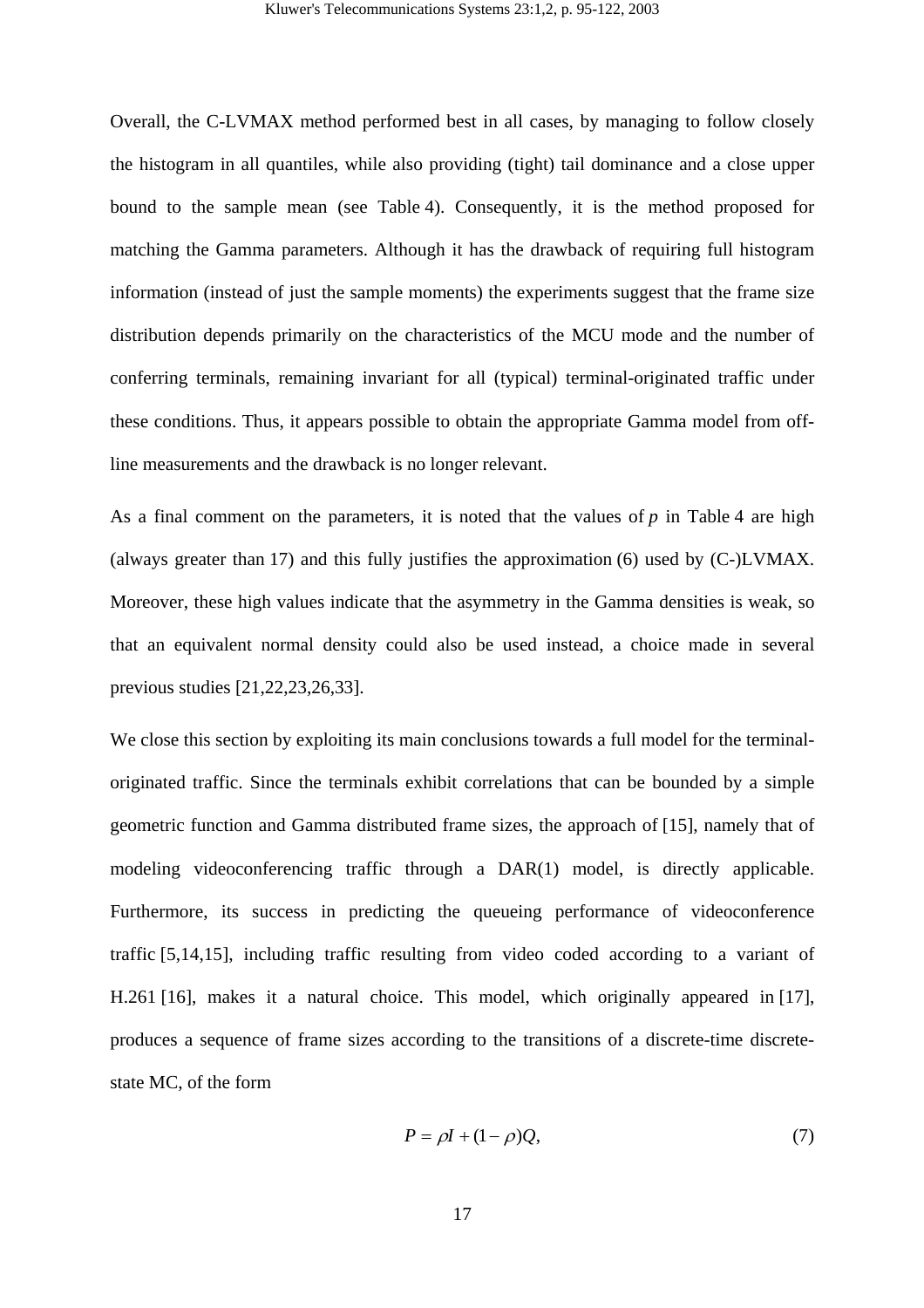where *I* is the identity matrix,  $\rho$  is the autocorrelation coefficient at lag-1 and *Q* is a rank-one stochastic matrix with all rows equal to the probabilities resulting from the (suitably truncated at some maximum size) negative binomial density (2) corresponding to the Gamma fit for the frame size distribution. The DAR(1) has an exponentially decaying autocorrelation function equal to  $\rho^k$  and a marginal frame-size density with probability masses equal to the elements of the common rows in *Q*. In light of the autocorrelation properties highlighted by the experiments' results, it follows that  $\rho$  should be chosen equal to the parameter  $\lambda_1$  in the model (1), as determined from the least squares fit discussed earlier in this section, *not* equal to the sample autocorrelation at lag-1, if the long term trends in the correlation decay are to be preserved. Similarly, the elements for the rows of *Q* should be determined through the Gamma fit produced by the C-LVMAX method. These two details are important for ensuring that the resulting model will provide a conservative (but also closely accurate) traffic characterization during queueing studies. Note that, once the discrete DAR(1) model is constructed, the discrete-state continuous-time variant proposed by [31] can be readily applied in the standard way, towards obtaining a model more amenable to analytic treatment.

# **4. Analysis of the video traffic from the MCU**

The MCU-related data were analyzed by following a methodology similar to the one used for the terminals' traffic. Again, it was found that the sequence of frame sizes is characterized by a number of properties, which are invariant to the particular MCU mode employed. More specifically, the data produced by the experiments indicate stationarity (checked for by the techniques discussed in Section 3) and correlations with exponentially fast decay.

The sample autocorrelation graphs for the three experiments appear in Fig. 8. As previously, model (1) was fit to these samples, using least squares estimation, and the relevant numerical values are displayed in Table 3. Again, the fit follows satisfactorily the long-term trends of the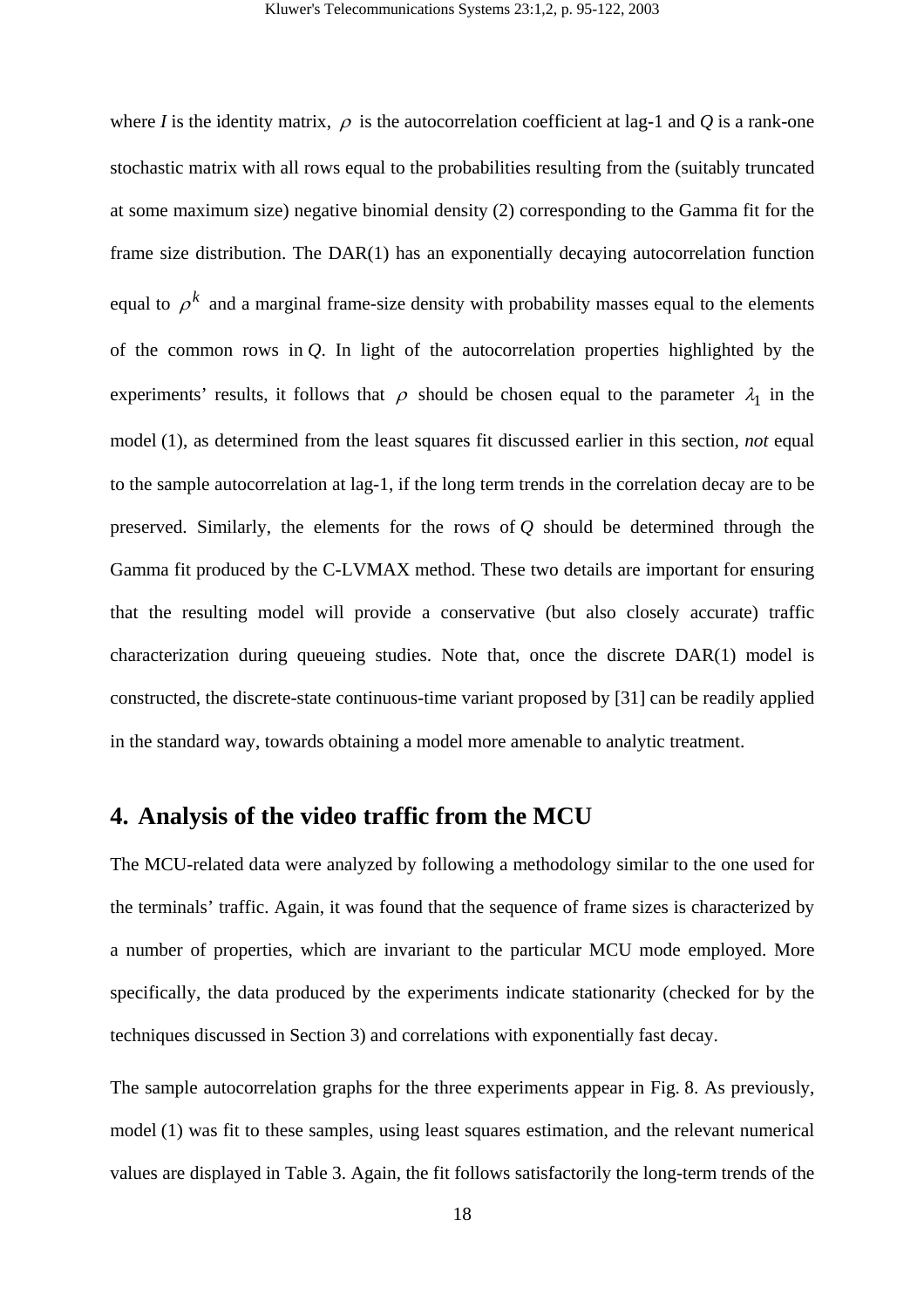decay. This time, the  $\lambda_2$  parameters for the rapidly decaying term are negative, accounting somewhat for the non-monotonic behavior. The fit to a geometrically dumped sinusoid was also tried and was found again to match well the samples for the first few lags, but to have an overly fast decay rate (see Fig. 8d, corresponding to Case 2). On account of the discussion in Section 3, an upper bounding approximation for the autocorrelation function through a single geometric term with parameter equal to  $\lambda_1$  seems appropriate for the MCU traffic too, under all operation modes.

The feature that distinguishes most the MCU data from the terminal-related ones is the form of the marginal frame-size distribution. The relevant histograms are displayed in Fig. 9 (not including Case 3, which is, in all qualitative characteristics, analogous to Case 1 and is thus omitted). As it can be verified, the empirical densities can no longer be approximated by a simple Gamma form; instead, their shape resembles a weighted sum of Gamma components, i.e.,

$$
f(x) = \sum_{i=1}^{k} a_i f_i(x), \qquad a_i > 0, \quad \sum_{i=1}^{k} a_i = 1,
$$
 (8)

where each  $f_i(\cdot)$  is of the form (3). Furthermore, the number *k* of terms in the sum is always equal to the number of terminals participating in the teleconferencing.

 In order to fit model (8) to the samples, two variants of a parameter-matching method were developed and applied to the data. The first variant relies on the assumption that the individual peaks  $x_i^*$  of the various Gamma components in the sum (8) are sufficiently far apart, with the implication that in the neighborhood of the *i*-th component's peak the contribution of the other terms will be negligible, so that effectively  $f(x) \approx a_i f_i(x)$ . On this assumption, the local maxima of *f* will approximately occur at  $x_i^*$ ,  $i = 1, K, k$ , and each maximum will attain a value approximately equal to  $a_i f_i(x_i^*)$ . In light of these properties, the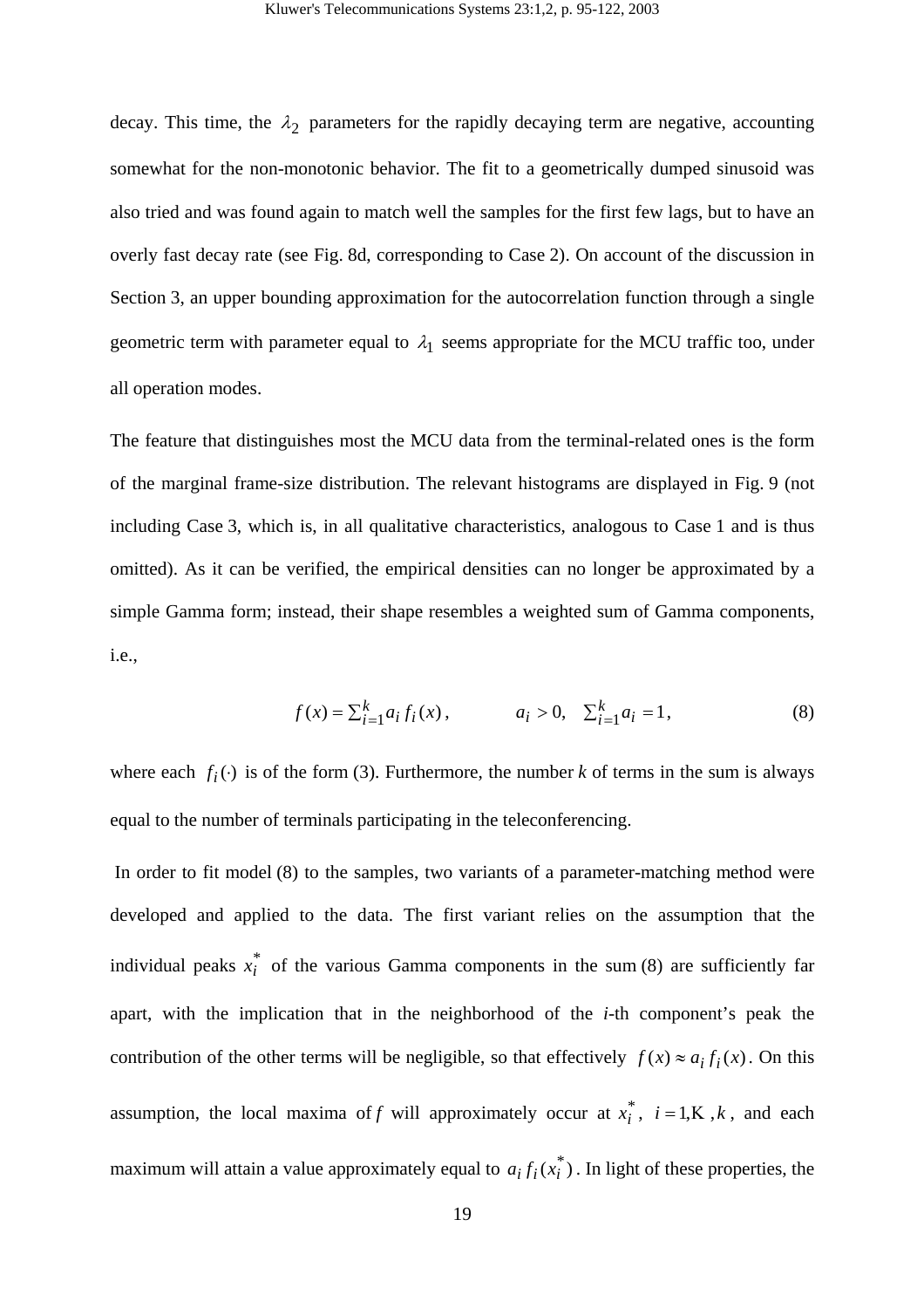method uses the empirical density values around the local maxima for estimating the corresponding Gamma scale and shape parameters,  $\mu_i$  and  $p_i$  respectively. The estimation relies on the observation that, by (3) and (4),

$$
\log \frac{f_i(x)}{f_i(x_i^*)} = (p_i - 1) \left( \log \frac{x}{x_i^*} - \frac{x}{x_i^*} + 1 \right), \quad \text{for any } i, x. \tag{9}
$$

Let now  $\hat{x}_i$  and  $\hat{f}_i$  stand for the location and value of the empirical density's *i*-th local maximum, and further let  $(x_n, f_n)$ ,  $n = 1, K, N$  be *N* other points on the density's graph, in the vicinity of the same local maximum. Transform the data by setting

$$
Y_{n,i} = \log(f_n/\hat{f}_i)
$$
 and  $X_{n,i} = \log(x_n/\hat{x}_i) - x_n/\hat{x}_i + 1.$  (10)

Then, due to the "good separation" of the peaks and (9),

$$
Y_{n,i} \approx \log \frac{f_i(x_n)}{f_i(x_i^*)} = (p_i - 1)X_{n,i}
$$

and the transformed samples around the maximum are approximately linearly related. Through a least squares fit to these samples, one may directly obtain the shape parameter for the *i*-th Gamma component as

$$
p_i = \frac{\sum_{n=1}^{N} Y_{n,i} X_{n,i}}{\sum_{n=1}^{N} X_{n,i}^2} + 1.
$$
 (11)

Once the shape parameter  $p_i$  has been computed the corresponding scale parameter may be retrieved through (4), as  $\mu_i = \hat{x}_i / (p_i - 1)$ .

Repetition of this procedure on samples around each local maximum provides estimates for the parameters of all Gamma components in the superposition (8). The final step of the method relates to the computation of the weight-factors  $a_i$ . In principle, these may be chosen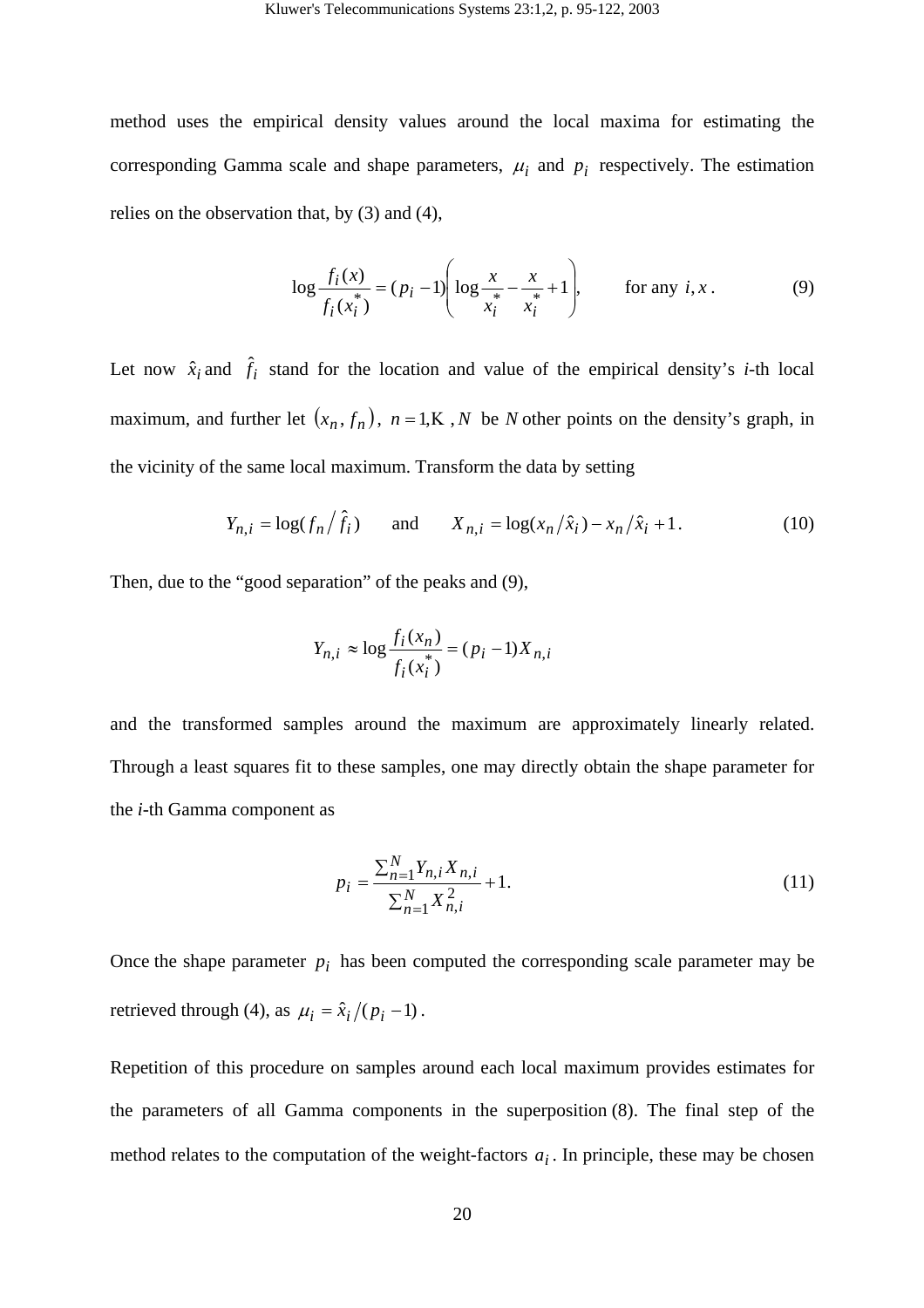so as to match the first  $k-1$  sample central moments  $m_i$ ,  $i = 1, K, k-1$ . Indeed, since the *j*-th central moment of a Gamma distribution is equal to  $p(p+1)\Lambda (p+j-1)\mu^{j}$ , the matching provides  $k-1$  linear equations

$$
m_j = \sum_{i=1}^k a_i p_i (p_i + 1) \Lambda (p_i + j - 1) \mu_i^j, \qquad j = 1, \mathbf{K}, k - 1,
$$

for the weights, which, together with the normalization condition in (8), provide a full system on the unknowns  $a_i$ . However, this approach does not work well, either yielding a nearly singular system of equations, or leading to negative weight values. For this reason, it is better to follow a more direct approach, based on the fact that the value of the histogram's *i*-th peak is  $\hat{f}_i \approx a_i f_i(x_i^*)$ . Then, by (4) and (5), the value of the weight should be equal to

$$
a_i = G\hat{f}_i\mu_i \Gamma(p_i) \left(\frac{p_i - 1}{e}\right)^{-(p_i - 1)},\tag{12}
$$

where *G* is a proportionality constant enforcing the normalization condition in (8). This way of computing the weights, besides being more stable, is also easier to compute. However, it doesn't guaranty the preservation of any sample moments.

As it will be discussed shortly, the matching method just discussed works very well, even for the distribution corresponding to Case 1, where the two peaks are not very far apart (see Fig. 9a). Nevertheless, in order to ensure that the matching procedure will remain robust even in future applications, with empirical distributions featuring peaks even more closely spaced, another variant of the method, involving an iterative refinement, was also developed. The iterations proceed by initializing the various parameters of the density in (8) by the method just described, thus producing  $a_i^{(0)}, p_i^{(0)}, \mu_i^{(0)}$ , for  $i = 1, K, k$ . Then, at the *l*-th iteration:

For each component  $i = 1, K, k$ :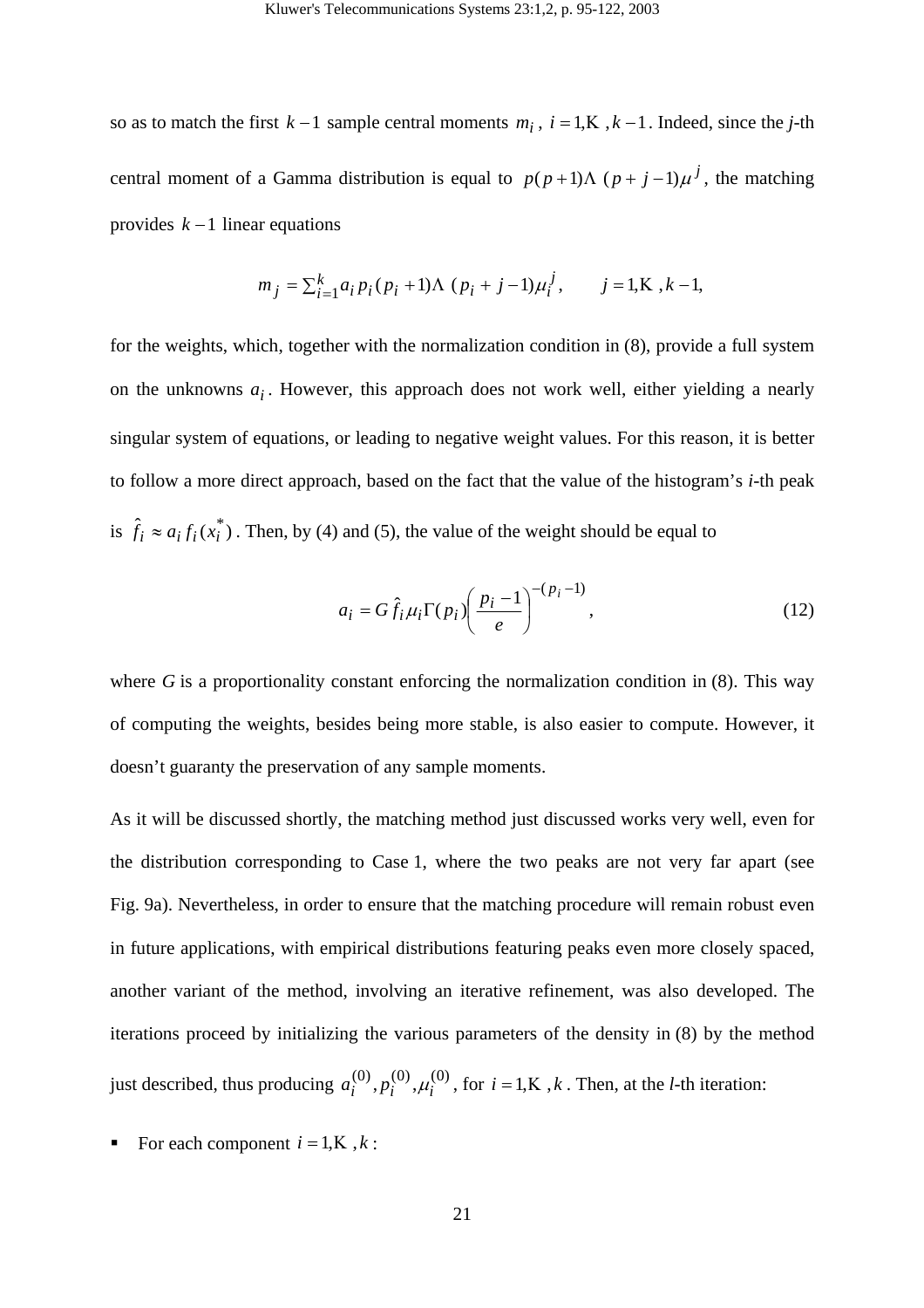- The effect of the other Gamma components, as currently estimated, is "removed" from the global empirical density  $f(x)$ , by forming the residual  $= f(x) - \sum_{j \neq i} a_i^{(l-1)} f_i(x; p_i^{(l-1)}, \mu_i^{(l-1)})$ *i l*  $i^{(x)}$ *l i*  $f_i^{(l)}(x) = f(x) - \sum_{j \neq i} a_i^{(l-1)} f_i(x; p_i^{(l-1)}, \mu_i^{(l-1)})$ , taken to stand for a multiple of the *i*-th Gamma component.
- The location  $\hat{x}_i^{(l)}$  and value  $\hat{f}_i^{(l)}$  of the (now global) maximum of  $f_i^{(l)}(x)$  are determined and further samples on the graph of this function are gathered, in the neighborhood of the peak.
- The samples are transformed according to  $(10)$  and are used in the least-squares estimator (11) for the determination of  $p_i^{(l)}$ . The new estimate for the scale parameter is obtained as  $\mu_i^{(l)} = \hat{x}_{i}^{(l)}/(p_i^{(l)}-1)$ *l i*  $\mu_i^{(l)} = \hat{x}_{i}^{(l)} / (p_i^{(l)} - 1).$
- The new set of weight factors  $a_i^{(l)}$  is obtained through (12).

Both variants of the method were applied to the data from Cases 1 and 2 and Table 5 contains the parameter values after the initialization step (first variant) and after subsequent iterations. It may be observed that the iterations converge quite rapidly even in the less favorable Case 1 (for Case 2 convergence is reached at the first step). Note also that, although the weight fitting (12) is not designed to match any sample moments, the resulting model (8) maintains a mean and variance that are close to the sample counterparts. It should be observed that the values for the *p*-parameters are high (and quite high for Case 2, due to the intense peakedness exhibited by the corresponding histogram). This fact suggests that the histograms could have been fitted to a weighted sum of normal components, with almost equivalent results.

Further evidence for the success of the matching procedure is provided by Fig 9, which contains graphs of the resulting Gamma superpositions and compares them against the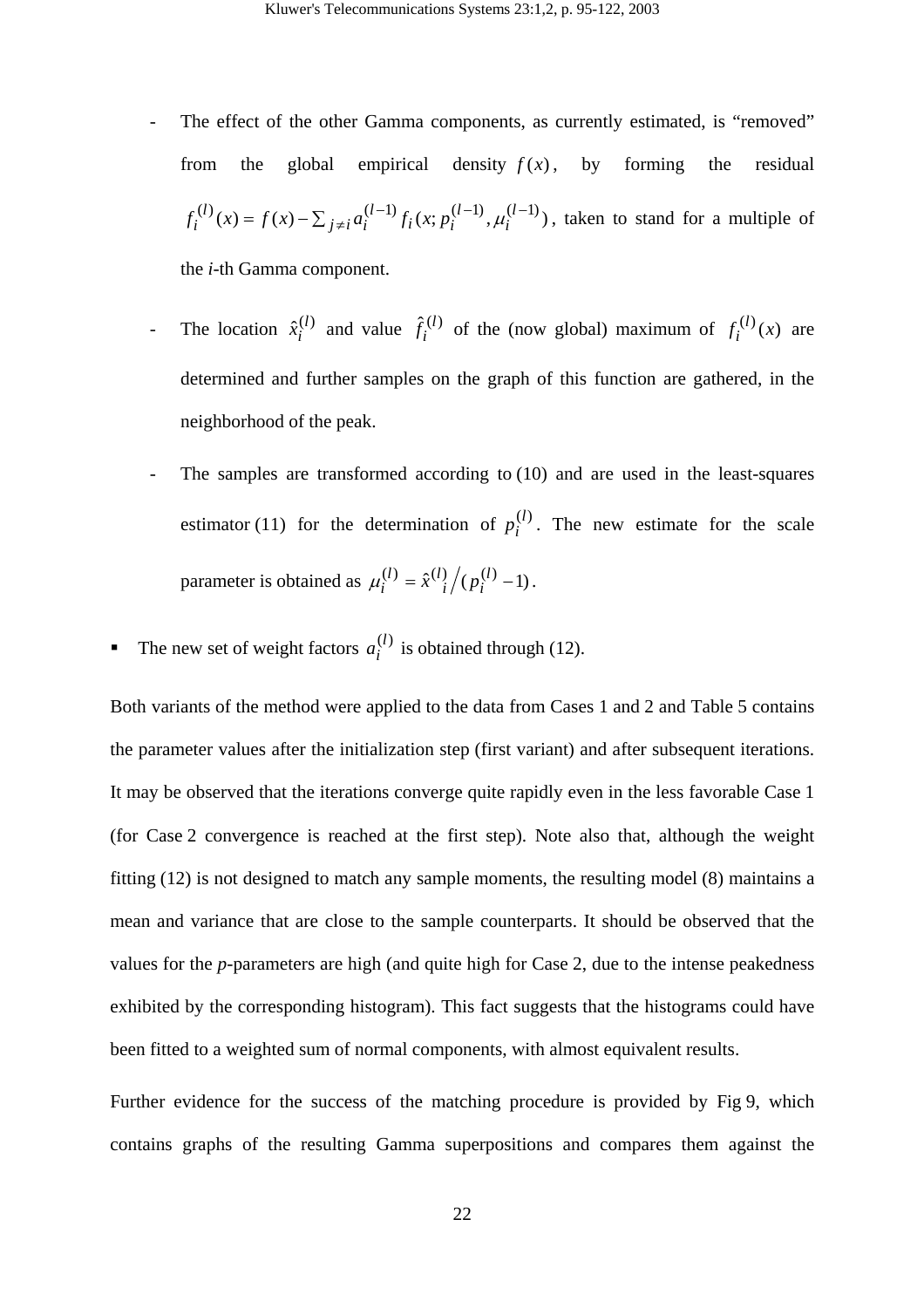corresponding histograms. As it can be observed, the fitted models follow closely the empirical densities. The same figure also includes q-q plots for the respective distributions, which also indicate a satisfactory behavior. The plot for Case 2 tracks almost perfectly the histogram's quantiles, while that of Case 1 is less tight.

In parallel to the concluding remarks of Section 3, it is noted that the characteristics of the MCU data suggest the potential of using a modified DAR(1) model to describe the relevant traffic. The  $\rho$  parameter in (7) can be matched as for the terminals, while the probabilities in the rows of *Q* should be set equal to a weighted sum of negative binomial probabilities, using the weights  $a_i$ ,  $i = 1, K, k$ , from (8). In this arrangement  $Q = \sum_{i=1}^{k} a_i Q_i$ , where each  $Q_i$ employs only the negative binomial density equivalent to the *i*-th Gamma component. The resulting DAR(1) model has the same complexity with the models describing terminaloriginated traffic.

#### **5. Conclusions**

This paper reported on an experimental study of H.261-encoded video traffic during the course of realistic videoconferencing sessions, hosted by a modern asymmetric platform that included client-terminals communicating over an IP-network and being coordinated through an MCU, which operated in continuous presence mode. The experiments covered various cases with differing number of terminals and different quality-related MCU-parameters. Analysis of the collected data established general results about the video traffic originating both from the clients and the MCU.

Traffic from the terminals was seen to be stationary and to possess an autocorrelation function decaying exponentially fast. Although the correlations are more complex than a simple geometric model, careful choice of the decay rate allows the construction of a conservative (with respect to queueing behavior) but asymptotically tight such approximation. Another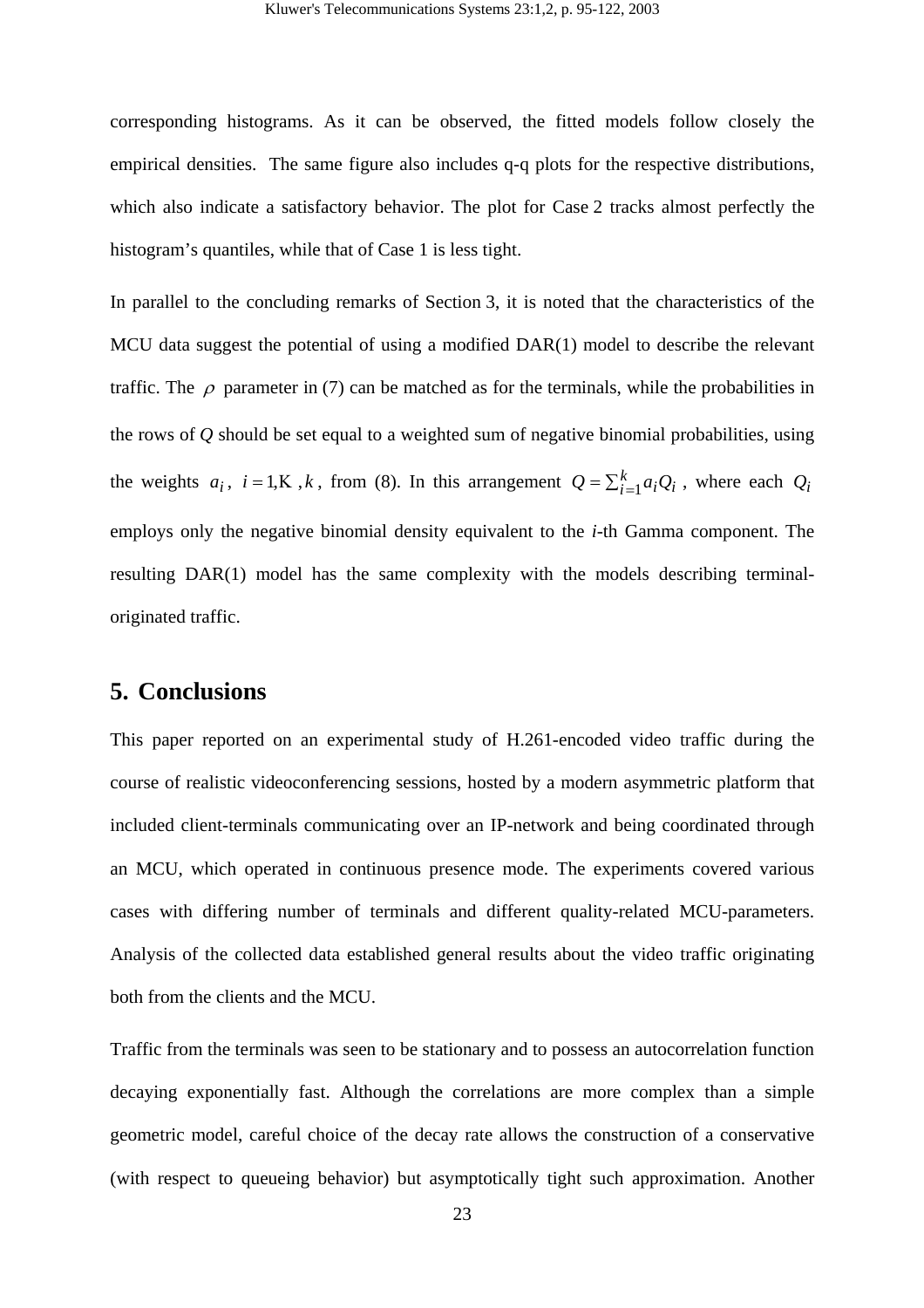property of the terminals' traffic is that the distribution of frame sizes may be satisfactorily approximated by a PDF of Gamma form, although an unconventional fitting of the model parameters, according to the C-LVMAX method, was seen to be more appropriate (again, with respect to queueing) than the usual moments matching approach. These observations are useful for the appropriate parameterization of DAR(1) models, for the purpose of describing the traffic from videoconferencing clients in network performance studies.

In general, the terminal-related findings of the paper, being the outcome of a comprehensive set of realistic experiments on an actual system using a practical implementation of H.261, can be regarded as validation, reinforcement and extension of earlier results and as additional justification for the modeling practices arising from them, in particular those based in the DAR(1) model.

The MCU traffic was also observed stationary and possessing an autocorrelation function that decays exponentially fast and can be conservatively approximated by an appropriately chosen single exponential term. However, the distribution of the frame sizes is not conformant to a simple Gamma PDF. Instead, it was found that this distribution is closely approximated by a weighted sum of Gamma PDFs, the terms in this sum always being equal to the number of client-terminals in the corresponding videoconference session. The paper discussed methods for calculating the appropriate model parameters from the observed data and proposed a simple adaptation of the DAR(1) model for usage with the MCU video traffic.

The more complex traffic pattern of the MCU is due to the fact that the latter combines on output several video streams. The combination pattern would be different if the MCU were operating in a combined continuous/switched presence mode (i.e., concurrently presenting the output from up to four selected terminals and switching to another one whenever it becomes active). Study of the traffic produced by the MCU under this more complex mode will be the subject of future research.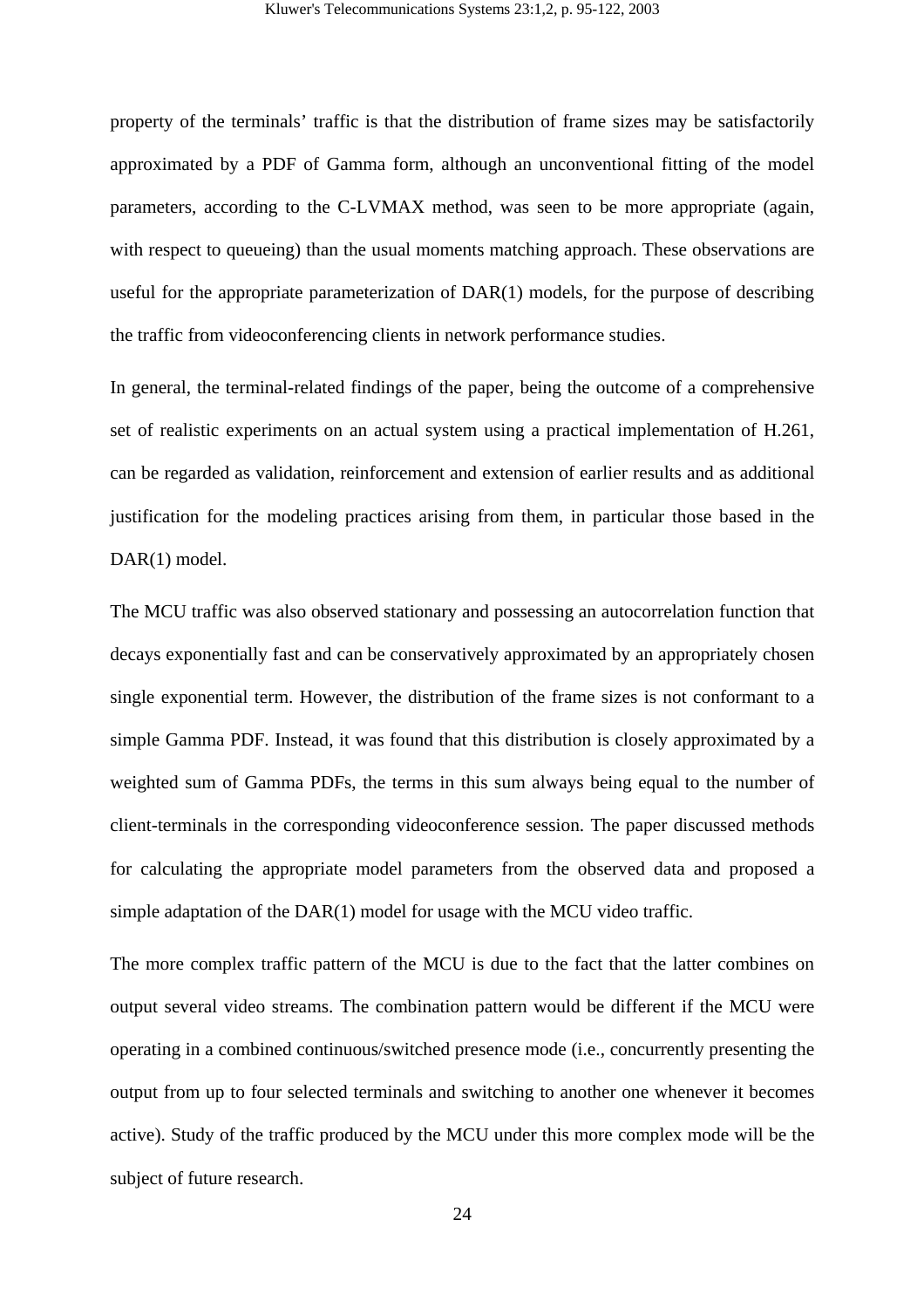# **References**

- [1] J. Beran, R. Sherman, M. S. Taqqu, and W. Willinger, "Long-range dependence in variable-bit-rate video traffic", *IEEE Trans. Commun.*, 43 :1566–1579, 1995.
- [2] CCITT Study Group XV Report R93, Recommendation H.231, *Multipoint control units for audiovisual systems using digital channels up to 2 Mbit/s*, May 1992.
- [3] CCITT Study Group XV Report R95, Recommendation H.261, *Video codec for audiovisual services at p*×*64 kbit/s*, May 1992.
- [4] H. S. Chin, J. W. Goodge, R. Griffiths, and D. J. Parish, "Statistics of video signals for viewphone-type pictures", *IEEE JSAC*, 7(5):826–832, 1989.
- [5] D. M. Cohen and D. P. Heyman, "Performance modeling of video teleconferencing in ATM networks", *IEEE Trans. Circuits Syst. Video Technol.*, 3(6):408–422, 1993.
- [6] D. R. Cox and H. D. Miller, *The Theory of Stochastic Processes*, Chapman & Hall, London, 1965.
- [7] I. Dalgic and F. A. Tobagi, "Performance evaluation of ATM networks carrying constant and variable bit-rate video traffic", *IEEE JSAC*, 15(6):1115–1131, 1997.
- [8] A. Elwalid, D. Heyman, T. V. Lakshman, D. Mitra, and A. Weiss, "Fundamental bounds and approximations for ATM multiplexers with applications to video teleconferencing", *IEEE JSAC*, 13(6):1004–1016, 1995.
- [9] A. Erramilli, O. Narayan, and W. Willinger, "Experimental queueing analysis with long-range dependent packet traffic", *IEEE/ACM Trans. Networking*, 4(2):209–223, 1996.
- [10] W. Feller, *An Introduction to Probability Theory and Its Applications*, Vol. 1, 3<sup>rd</sup> Ed., Wiley, 1968.
- [11] M. R. Frater, J. F. Arnold, and P. Tan, "A new statistical model for traffic generated by VBR coders for television on the broadband ISDN", *IEEE Trans. Circuits Syst. Video Technol.*, 4(6):521–526, 1994.
- [12] R. Grunenfelder, J. P. Cosmas, S. Manthorpe, and A. Odinma-Okafor, Characterization of video codecs as autoregressive moving average processes and related queueing system performance", *IEEE JSAC*, 9(3):284–293, 1991.
- [13] B. G. Haskell, "Buffer and channel sharing by several interframe picturephone coders", *Bell System Tech. J.*, 51(1):261–289, 1972.
- [14] D. P. Heyman and T. V. Lakshman, "What are the implications of long-range dependence for VBR-video traffic engineering?", *IEEE/ACM Trans. Networking*, 4(3):301–317, 1996.
- [15] D. P. Heyman, A. Tabatabai, and T. V. Lakshman, "Statistical analysis and simulation study of video teleconference traffic in ATM networks", *IEEE Trans. Circuits Syst. Video Technol.*, 2(1):49–59, 1992.
- [16] D. Heyman, A. Tabatabai, T. V. Lakshman, and H. Heeke, "Modeling teleconference traffic from VBR coders", in Proc. *ICC'94*, pp1744–1748, 1994.
- [17] P. A. Jacobs and P. A. W. Lewis, "Time series generated by mixtures", *J. Time Ser. Anal.*, 4(1):19–36, 1983.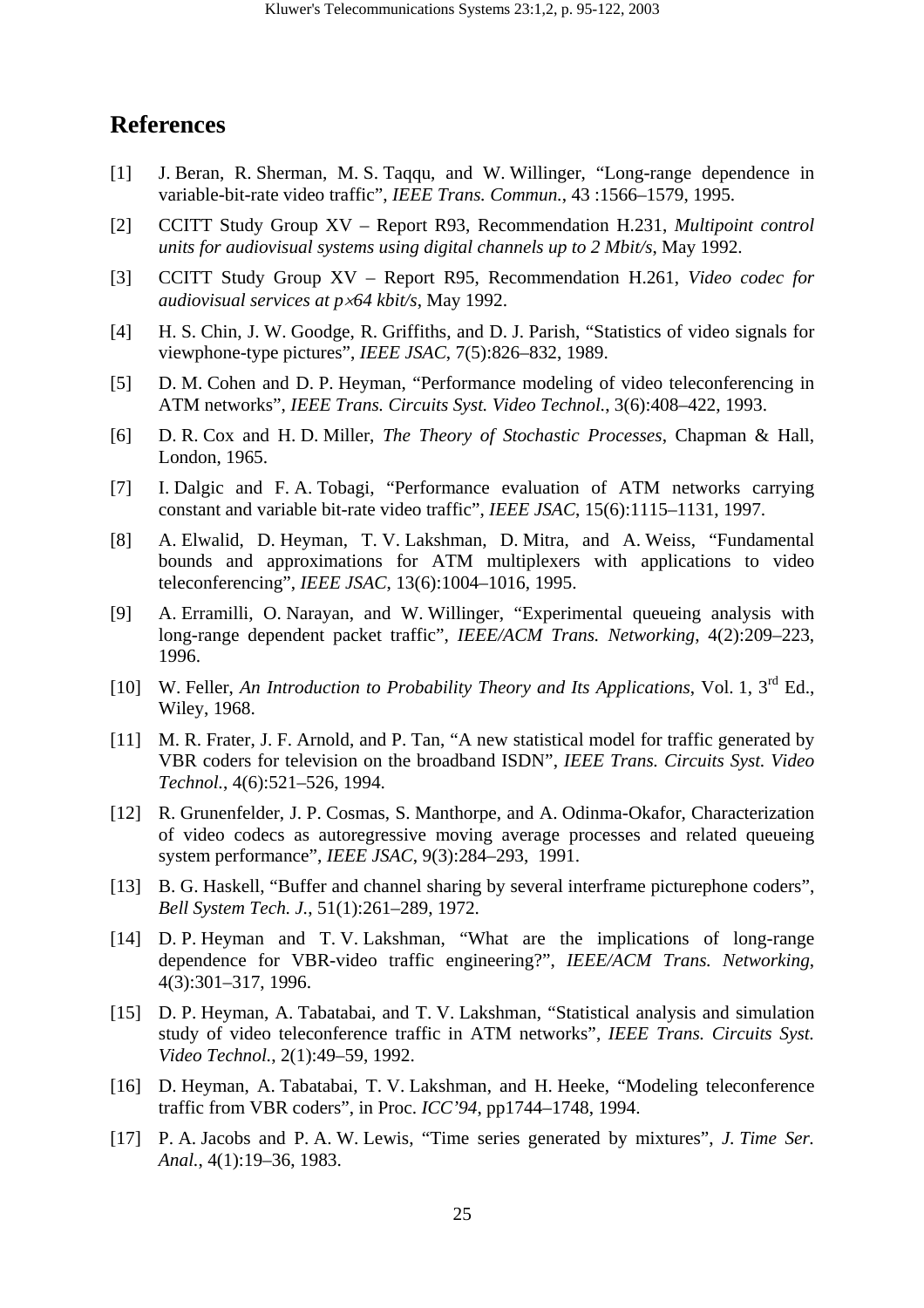- [18] R. Kishimoto, Y. Ogata, and F. Inumaru, "Generation interval distribution characteristics of packetized variable rate video coding data streams in an ATM network", *IEEE JSAC*, 7(5):833–841, 1989.
- [19] S.-M. Lei, T.-C. Chen, and M.-T. Sun, "Video bridging based on H.261 standard", *IEEE Trans. Circuits Syst. Video Technol.*, 4(4):425–437, 1994.
- [20] D. M. Lucantoni, M. F. Neuts, and A. R. Reibman, "Methods for performance evaluation of VBR video traffic models", *IEEE/ACM Trans. Networking*, 2(2):176– 180, 1994.
- [21] B. Maglaris, D. Anastassiou, P. Sen, G. Karlsson, and J. D. Robbins, "Performance models of statistical multiplexing in packet video communications", *IEEE Trans. Commun.*, 36(7) :834–843, 1988.
- [22] M. Nomura, T. Fujii, and N. Ohta, "Basic characteristics of variable rate video coding in ATM environment", *IEEE JSAC*, 7(5):752–760, 1989.
- [23] G. Ramamurthy and B. Sengupta, "Modeling and analysis of a variable bit rate video multiplexer", in Proc. *7th Intl. Teletraffic Congress Seminar*, Morristown, NJ, 1990.
- [24] R. M. Rodriguez-Dagnino, M. R. K. Khansari, and A. Leon-Garcia, "Prediction of bit rate sequences of encoded video signals", *IEEE JSAC*, 9(3):305–314, 1991.
- [25] P. Sen, B. Maglaris, N.-E. Rikli, and D. Anastassiou, "Models for packet switching of variable-bit-rate video sources", *IEEE JSAC*, 7(5):865–869, 1989.
- [26] C. Shim, I. Ryoo, J. Lee, and S. Lee, "Modeling and call admission control algorithm of variable bit rate video in ATM Networks", *IEEE JSAC*, 12(2):332–344, 1994.
- [27] P. Skelly, M. Schwartz, and S. Dixit, "A histogram-based model for video traffic behavior in an ATM multiplexer", *IEEE/ACM Trans. Networking*, 1(4):446–459, 1993.
- [28] W. Verbiest, l. Pinnoo, and B. Voeten, "The impact of the ATM concept on video coding", *IEEE JSAC*, 6(9):1623–1632, 1988.
- [29] M. H. Willebeek-LeMair and Z.-Y. Shae, "Videoconferencing over packet-based networks"*, IEEE JSAC*, 15(6):1101–1114, 1997.
- [30] S. Xu and Z. Huang, "A Gamma autoregressive video model on ATM networks", *IEEE Trans. Circuits Syst. Video Technol.*, 8(2):138–142, 1998.
- [31] S. Xu, Z. Huang, and Y. Yao, "An analytically tractable model for video conference traffic", *IEEE Trans. Circuits Syst. Video Technol.*, 10(1):63–67, 2000.
- [32] Y. Yasude, H. Yasuda, N. Ohta, and F. Kishino, "Packet video transmission through ATM networks", in Proc. *IEEE GLOBECOM 1989*, pp.876–880.
- [33] F. Yegenoglu, B. Jabbari, and Y.-Q. Zhang, "Motion-classified autoregressive modeling of variable bit rate video", *IEEE Trans. Circuits Syst. Video Technol.*, 3(1):42–53, 1993.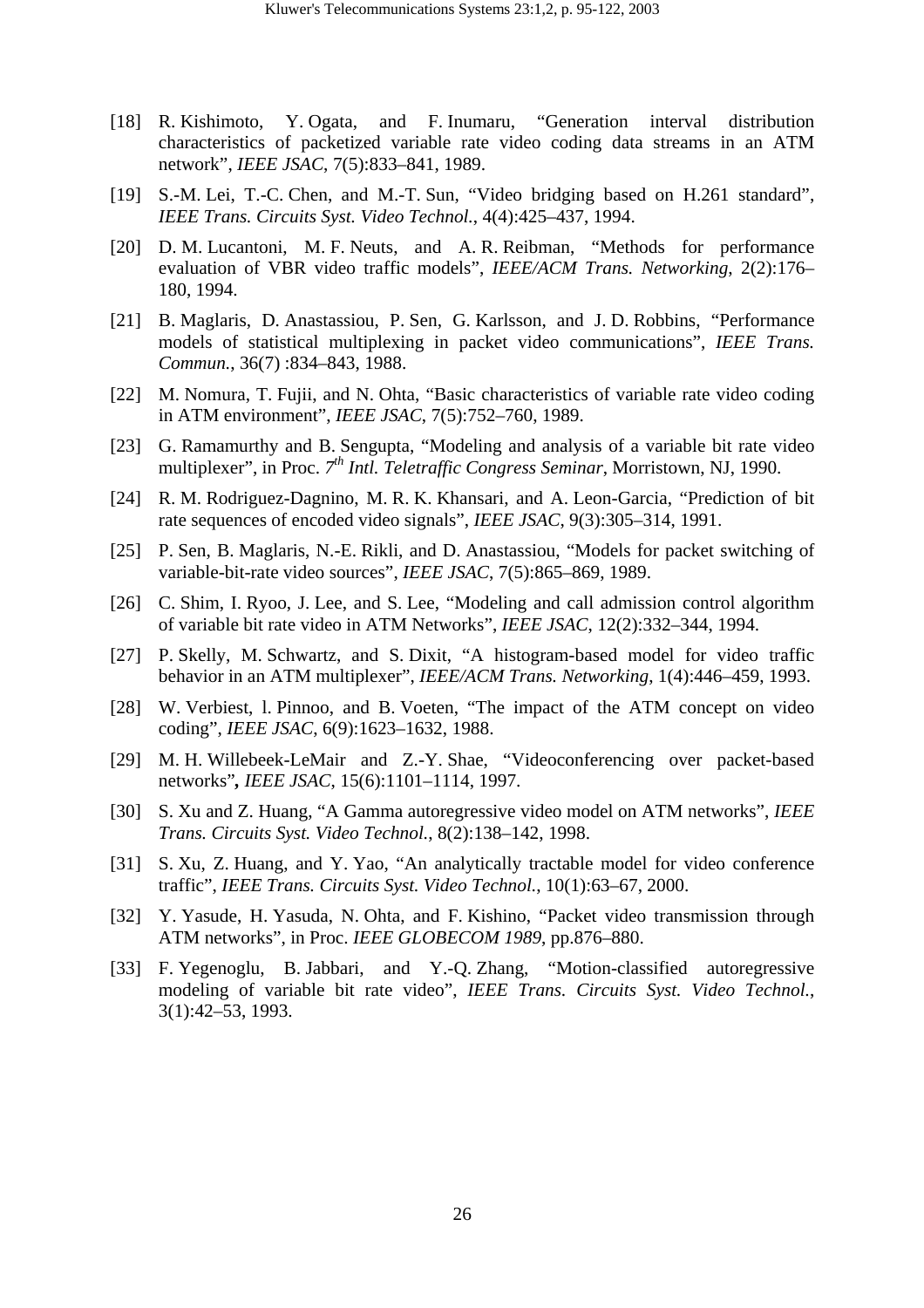| Mode | <b>Description</b>    | <b>Frame Rate</b> | Max. Video Bit Rate for<br>terms/MCU (Kbit/s) | $Max.$ #<br><b>Parties</b> | <b>Output Picture</b><br>Format |
|------|-----------------------|-------------------|-----------------------------------------------|----------------------------|---------------------------------|
|      | Low Quality           | 7.5               | 110/400                                       | 5                          | CIF                             |
| 2    | Low Quality           | 7.5               | 110                                           | 5                          | <b>QCIF</b>                     |
| 3    | <b>High Quality</b>   | 15                | 320/1280                                      | 4                          | CIF                             |
| 4    | Low Quality           | 15                | 100/400                                       | 5                          | CIF                             |
| 5    | <b>Super Quality</b>  | 30                | 720                                           | 5                          | QCIF                            |
| 6    | <b>Medium Quality</b> | 30                | 320                                           | 5                          | QCIF                            |
| 7    | Voice Only            |                   |                                               | $\overline{4}$             |                                 |
| 8    | <b>Super Quality</b>  | 30                | 720                                           | $\overline{4}$             | QCIF                            |
| 9    | Voice Only            |                   |                                               | 4                          |                                 |
| 10   | <b>Dynamic Rate</b>   | 30                | $\tilde{}$                                    | 5                          | QCIF                            |
| 11   | <b>Full Room</b>      | 15                | 110                                           | 14                         | QCIF                            |
| 12   | Good Quality          | 7.5               | 220                                           | 3                          | QCIF                            |

**Table 1. Videoconferencing modes on the Cisco IP/VC 3510 MCU** 

**Table 2. Summary of relevant quantities for each experiment** 

| <b>Case No</b>                               |            |            |            | $\mathbf{2}$ |            | 3              |            |
|----------------------------------------------|------------|------------|------------|--------------|------------|----------------|------------|
| <b>Term/MCU</b>                              | Term $(1)$ | Term $(2)$ | <b>MCU</b> | Term         | <b>MCU</b> | Term           | <b>MCU</b> |
| <b>MCU Mode</b>                              | 3          |            |            | 3            |            | 4              |            |
| <b>Parties</b>                               | 2          |            |            | 4            |            | $\overline{2}$ |            |
| <b>Experiment Duration</b><br>(sec)          | 3386       |            |            | 1888         |            | 9293           |            |
| <b>Total # Video Frames</b>                  | 26334      | 27016      | 28652      | 18543        | 18619      | 28632          | 31661      |
| <b>Video Bit Rate</b><br>(Kbits/s)           | 204        | 209        | 408        | 208          | 812        | 63             | 127        |
| Frame rate (fps)                             | 8.2        | 8.0        | 8.5        | 9.8          | 9.9        | 3.1            | 3.4        |
| <b>Average Frame Size</b><br>(Bytes)         | 2988       | 3062       | 5779       | 2581         | 10081      | 2353           | 4520       |
| <b>Variance of Frame</b><br>Size $(Bytes^2)$ | 527161     | 525127     | 2927935    | 165174       | 9734163    | 301882         | 1423909    |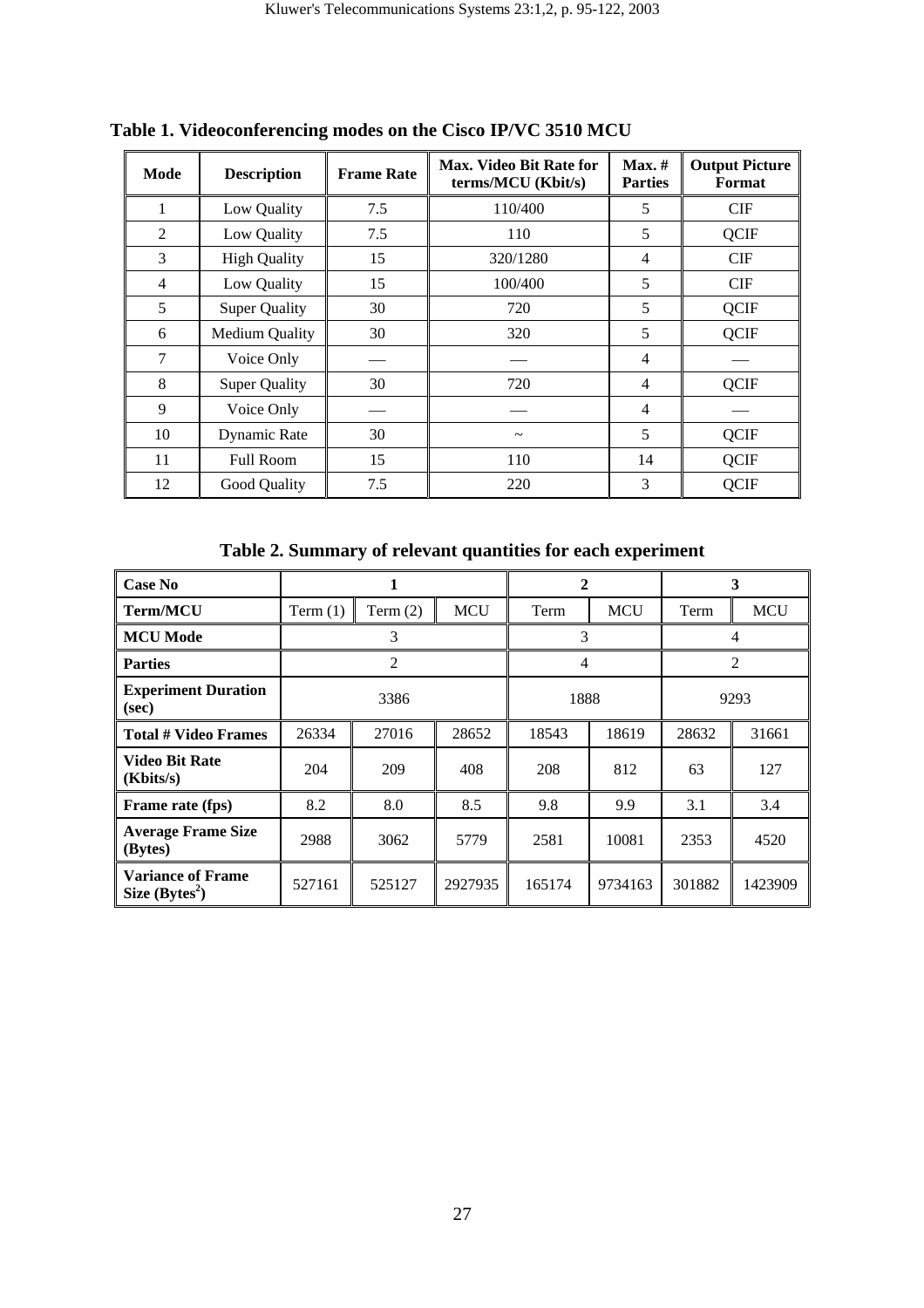|            | Experiment    | Parameters for compound<br>exponential fit |             |             | Parameters for exponentially<br>dumped sinusoid      |        |        |
|------------|---------------|--------------------------------------------|-------------|-------------|------------------------------------------------------|--------|--------|
|            |               | $\rho_k = w\lambda_1^k + (1-w)\lambda_2^k$ |             |             | $\rho_k = \lambda^k \cos(\theta k + \psi)/\cos \psi$ |        |        |
|            |               | w                                          | $\lambda_1$ | $\lambda_2$ | λ                                                    | θ      | $\psi$ |
| Terminals  | Case 1 Term 1 | 0.5857                                     | 0.9980      | 0.5115      |                                                      |        |        |
|            | Case 1 Term 2 | 0.5190                                     | 0.9985      | 0.6261      |                                                      |        |        |
|            | Case 2        | 0.1579                                     | 0.9944      | 0.6009      |                                                      |        |        |
|            |               |                                            |             |             | 0.5089                                               | 0.0068 | 0.0421 |
|            | Case 3        | 0.2103                                     | 0.9936      | 0.4522      |                                                      |        |        |
| <b>MCU</b> | Case 1 MCU    | 0.3319                                     | 0.9985      | $-0.0352$   |                                                      |        |        |
|            | Case 2 MCU    | 0.0462                                     | 0.9989      | $-0.2124$   |                                                      |        |        |
|            |               |                                            |             |             | $-0.6364$                                            | 0.8926 | 3.3086 |
|            | Case 3 MCU    | 0.1795                                     | 0.9968      | $-0.0058$   |                                                      |        |        |

**Table 3. Model parameters fitted to sample autocorrelation graphs for traffic from terminals and MCU** 

# **Table 4. Gamma parameters for the various fitting methods applied to terminals' data**

 $\blacksquare$ 

| Experiment | Fitting        | Gamma Param. |        | Moments |           |  |
|------------|----------------|--------------|--------|---------|-----------|--|
|            | Method         | p            | μ      | mean    | variance  |  |
|            | Sample         |              |        | 2988.88 | 527161.50 |  |
| Case 1     | <b>MOM</b>     | 16.95        | 176.37 | 2988.88 | 527161.50 |  |
| Term 1     | <b>LVMAX</b>   | 23.07        | 133.60 | 3081.60 | 411710.61 |  |
|            | <b>C-LVMAX</b> | 17.31        | 176.33 | 3053.17 | 538375.47 |  |
|            | Sample         |              |        | 3062.39 | 525127.92 |  |
| Case 1     | Mom            | 17.86        | 171.48 | 3062.39 | 525127.92 |  |
| Term 2     | <b>LVMAX</b>   | 20.59        | 131.34 | 2704.34 | 355193.13 |  |
|            | <b>C-LVMAX</b> | 18.59        | 167.55 | 3114.28 | 521807.77 |  |
|            | Sample         |              |        | 2581.22 | 165174.29 |  |
| Case 2     | Mom            | 40.34        | 63.99  | 2581.22 | 165174.29 |  |
|            | <b>LVMAX</b>   | 124.42       | 21.22  | 2640.22 | 56024.61  |  |
|            | <b>C-LVMAX</b> | 97.71        | 27.17  | 2655.09 | 72144.41  |  |
|            | Sample         |              |        | 2353.02 | 301882.91 |  |
| Case 3     | Mom            | 18.34        | 128.30 | 2353.02 | 301882.91 |  |
|            | <b>LVMAX</b>   | 37.26        | 66.19  | 2466.19 | 163224.58 |  |
|            | <b>C-LVMAX</b> | 25.66        | 94.93  | 2435.46 | 231194.00 |  |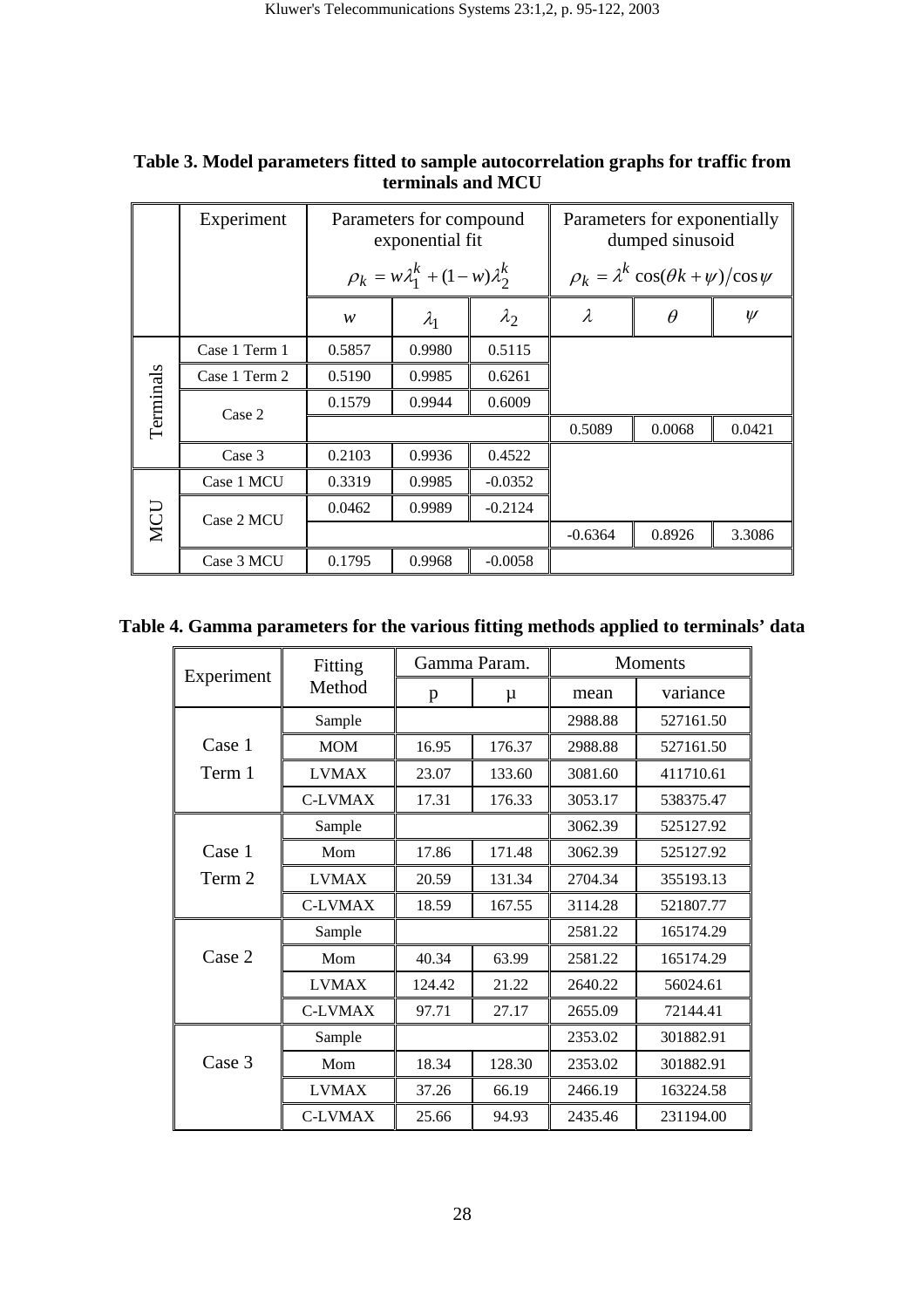| Experiment             |                |                | Case 1       | Case 2         |          |            |              |
|------------------------|----------------|----------------|--------------|----------------|----------|------------|--------------|
| Iteration              |                | Init           | $\mathbf{1}$ | $\overline{2}$ | 3        | Init       | $\mathbf{1}$ |
|                        | $p_1$          | 16.24          | 16.40        | 16.39          | 16.39    | 129.25     | 129.25       |
|                        | $p_2$          | 32.23          | 32.46        | 32.46          | 32.46    | 309.81     | 309.81       |
| Gamma Parameters       | p <sub>3</sub> |                |              |                |          | 367.62     | 367.62       |
|                        | p <sub>4</sub> |                | L,           |                |          | 657.52     | 657.52       |
|                        | $\mu_1$        | 163.07         | 161.38       | 161.45         | 161.45   | 17.29      | 17.29        |
|                        | $\mu_2$        | 181.39         | 180.11       | 180.11         | 180.11   | 17.15      | 17.15        |
|                        | $\mu_3$        |                | -            |                |          | 25.63      | 25.63        |
|                        | $\mu_4$        |                | -            |                |          | 20.56      | 20.56        |
|                        | a <sub>1</sub> | 0.16           | 0.16         | 0.16           | 0.16     | 0.02       | 0.02         |
| weights                | a <sub>2</sub> | 0.84           | 0.84         | 0.84           | 0.84     | 0.14       | 0.14         |
|                        | $a_3$          | $\overline{a}$ | -            |                |          | 0.46       | 0.46         |
|                        | $a_4$          | -              | ۰            |                | ۰        | 0.38       | 0.38         |
| Sample                 | mean           |                | 5779.08      | 10081.69       |          |            |              |
| <b>Moments</b>         | variance       | 2927935.92     |              |                |          | 9734163.80 |              |
| Relative<br>Difference | mean           | $-0.078$       | $-0.078$     | $-0.078$       | $-0.078$ | $+0.020$   | $+0.020$     |
|                        | variance       | $-0.197$       | $-0.200$     | $-0.200$       | $-0.200$ | $-0.070$   | $-0.070$     |

**Table 5. Parameter matching of weighted Gamma terms in MCU frame-size histograms**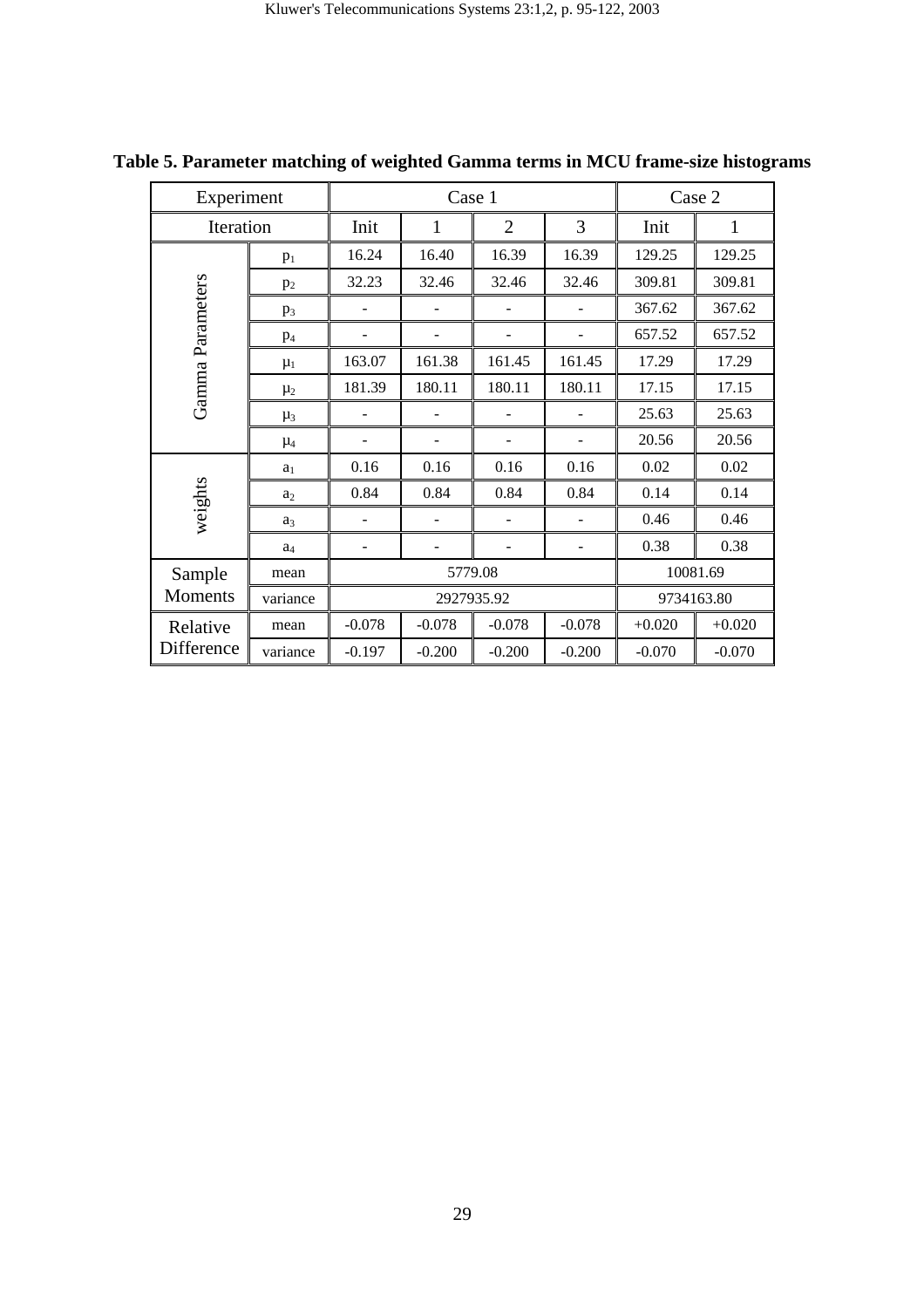

**Figure 1. Testbed topology** 



**Figure 2. Frame size histograms in different windows (left) and convolutions of such histograms (right)**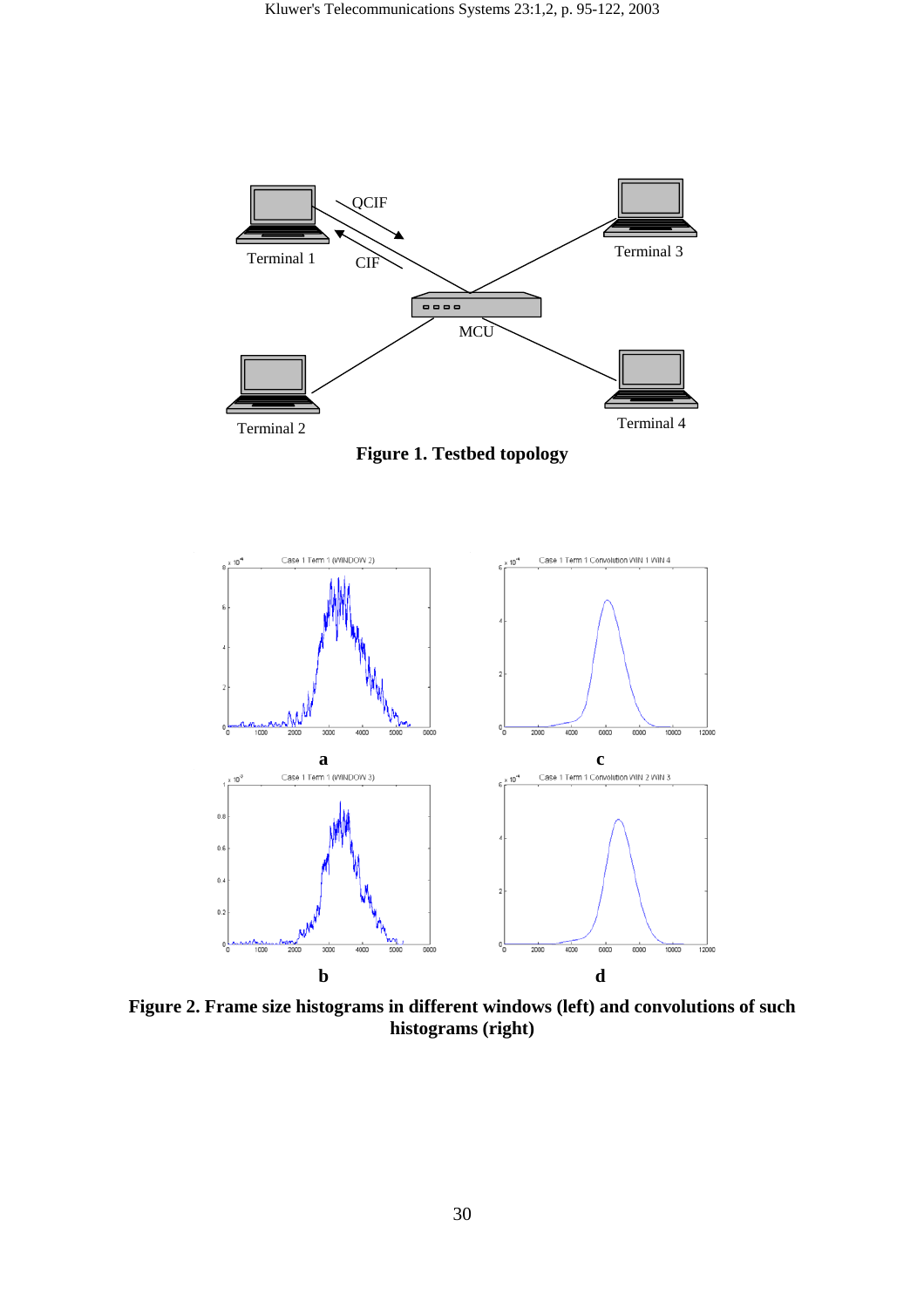

**Figure 3. Autocorrelation graphs and fitted models for traffic from terminals: a,b,c,d: graphs and exponential fits for Term. 1&2 of Case 1 and terminals of Cases 3&2 (in stated sequence); e: wider range of fit for Case 2; f: dumped sinusoidal fit for Case 2**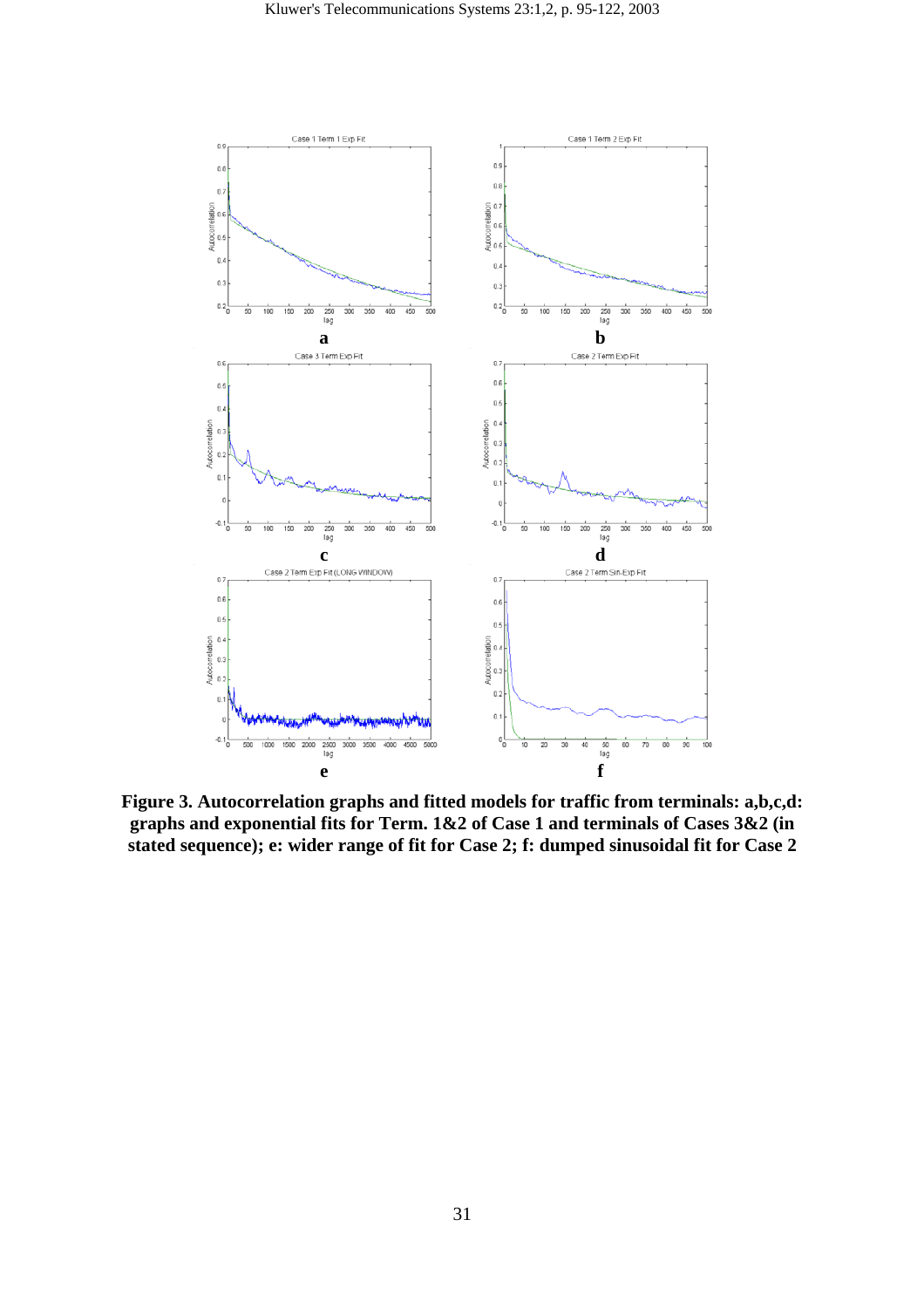

**Figure 4. Frame size histograms and Gamma models for terminals in Case 1. Left Term 1, right Term 2. Top row for histograms and: moments fit (solid), LVMAX (dashdot), C-LVMAX (dash). 2nd to 4th row for qqplots of histogram (hor. Axis) vs: moments fit, LVMAX, C-LVMAX (in stated order)**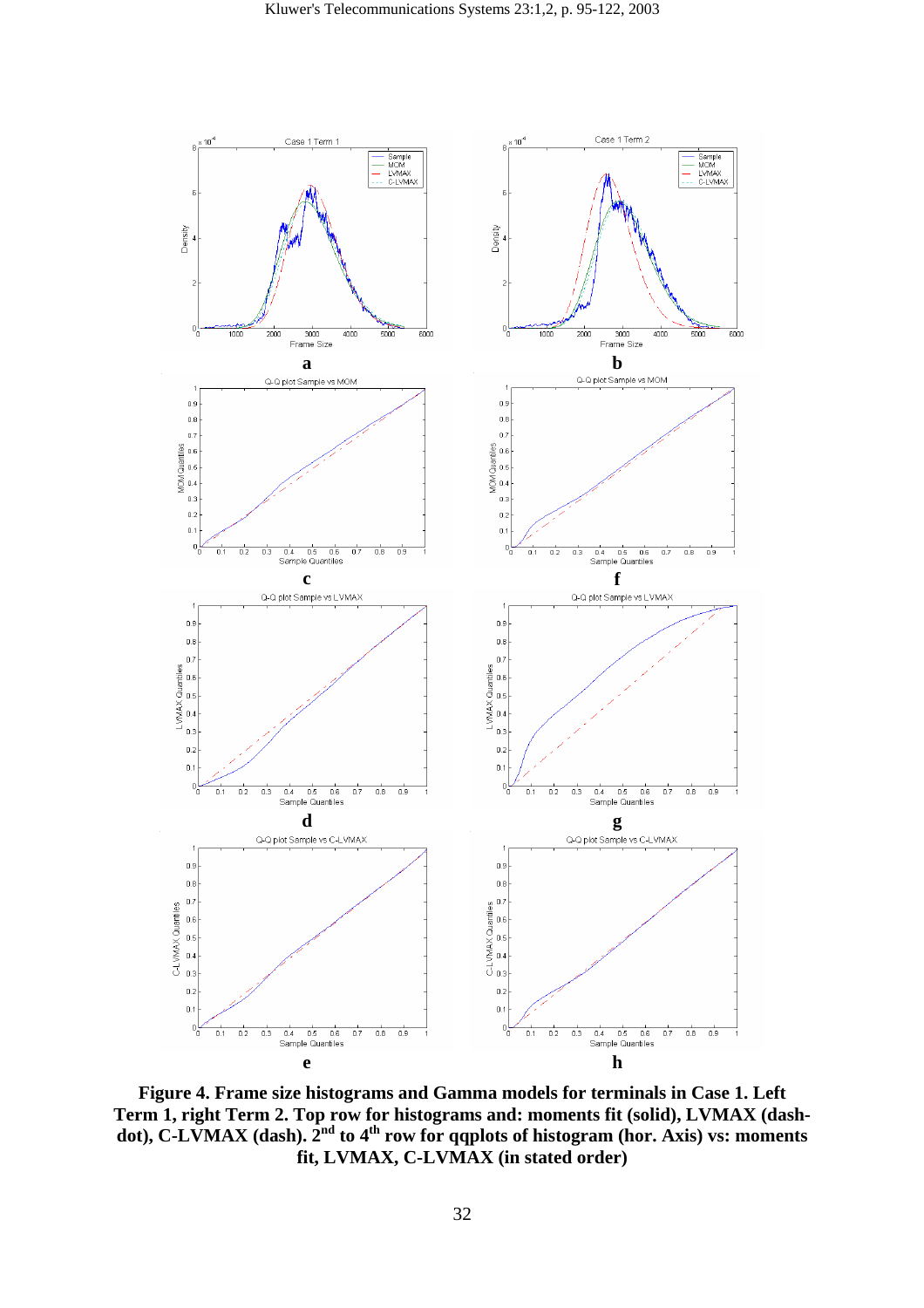

**Figure 5. Frame size histograms and Gamma models for terminals in Cases 2 (left) and 3 (right). Top row for histograms and: mom. fit (solid), LVMAX (dash-dot), C-LVMAX**  (dash). 2<sup>nd</sup> to 4<sup>th</sup> row for qqplots of histogram (hor. Axis) vs: mom. fit, LVMAX, C-**LVMAX (in stated order)**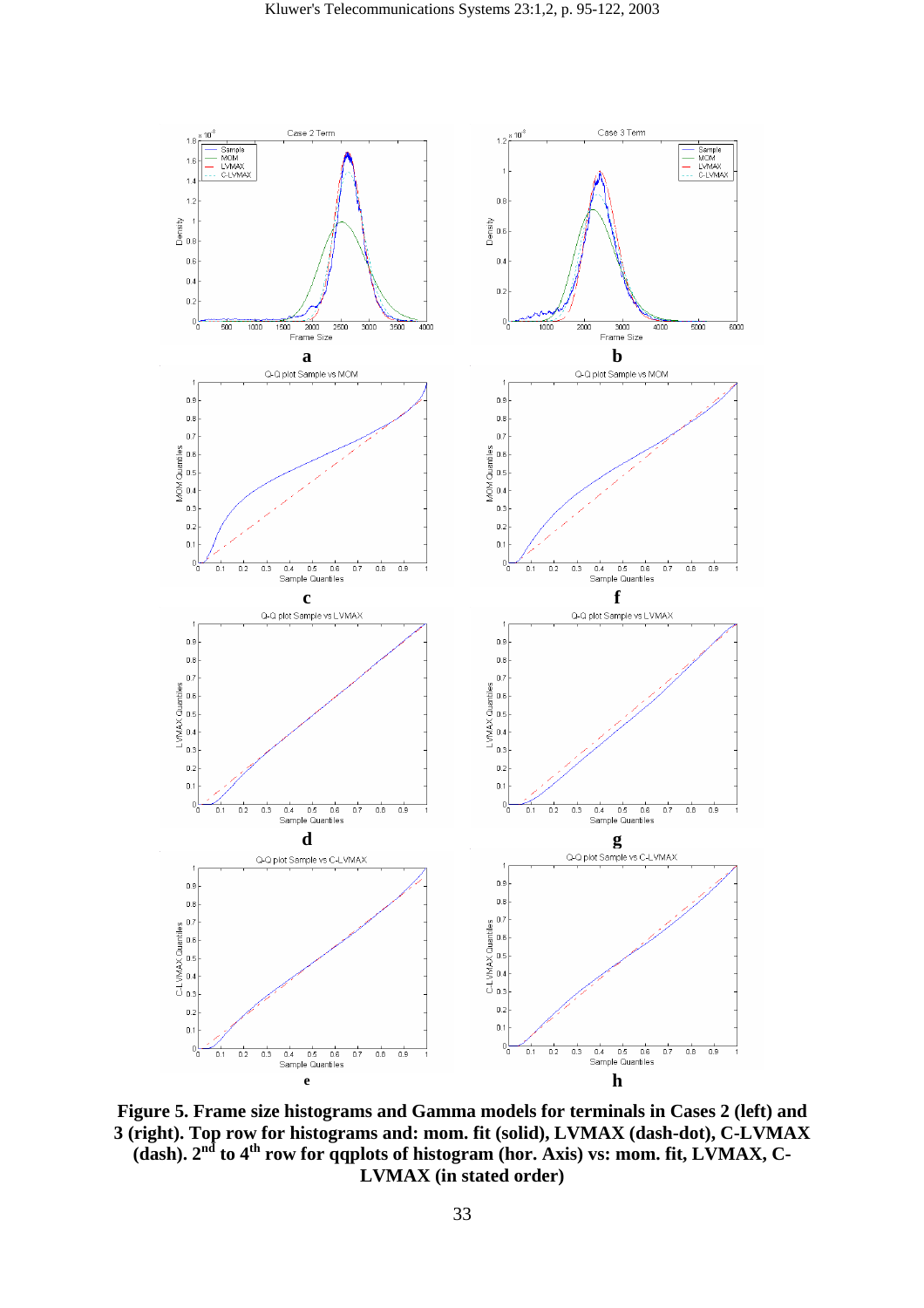

**Figure 6. Convolution of the frame sizes histogram for Term 1 of Case 1 with itself** 



**Figure 8. Autocorrelation graphs and fitted models for MCU traffic. a,b,c: graphs and exponential fits for Cases 1,3,2 (in stated sequence); d: dumped sinusoidal fit for Case 2**